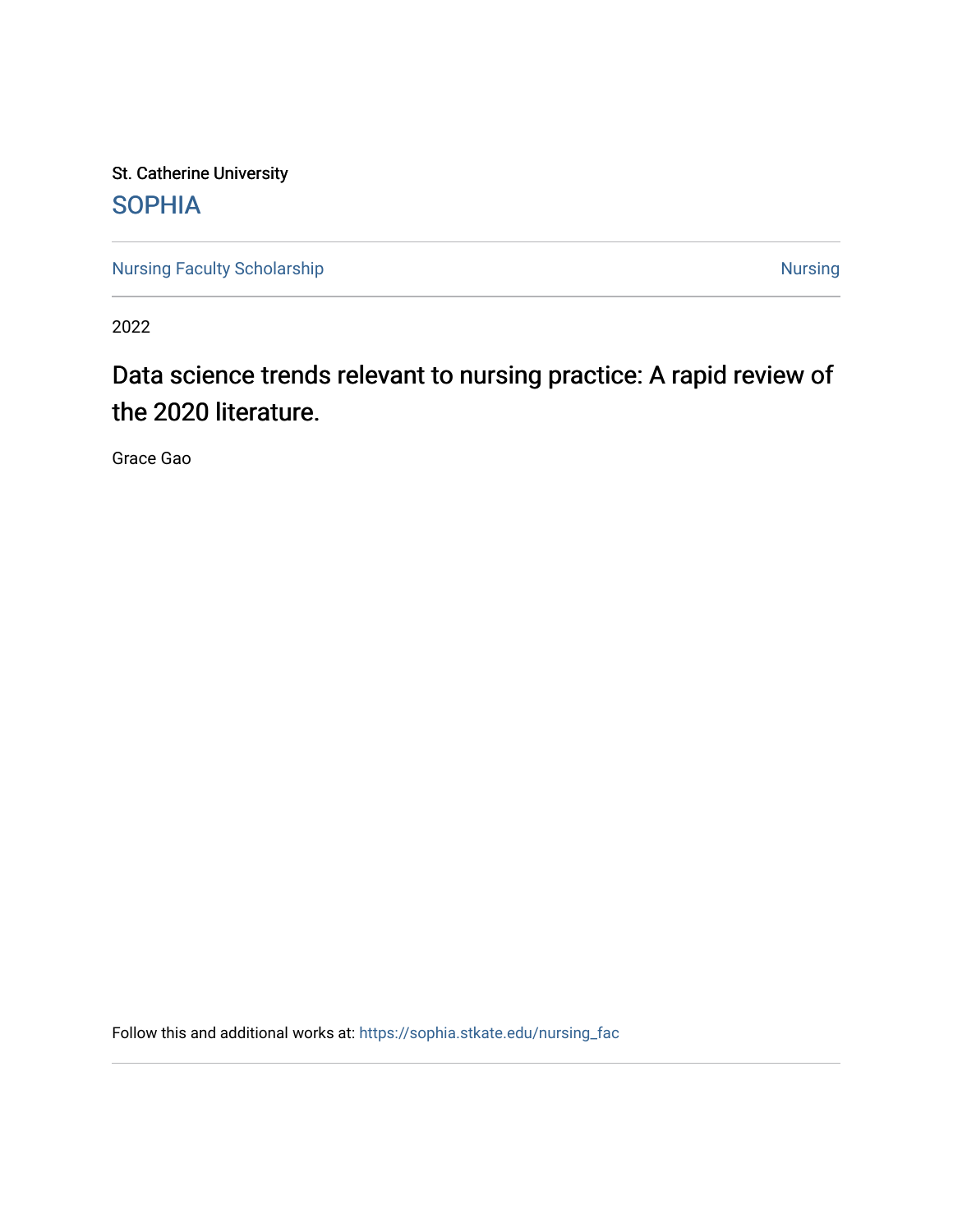# Data Science Trends Relevant to Nursing Practice: A Rapid Review of the 2020 Literature

Brian J. Douthit<sup>1</sup> Rachel L. Walden<sup>2</sup> Kenrick Cato<sup>3</sup> Cynthia P. Coviak<sup>4</sup> Christopher Cruz<sup>5</sup> Fabio D'Agostino<sup>6</sup> Thompson Forbes<sup>7</sup> Grace Gao<sup>8</sup> Theresa A. Kapetanovic<sup>9</sup> Mikyoung A. Lee<sup>10</sup> Lisiane Pruinelli<sup>11</sup> Mary A. Schultz<sup>12</sup> Ann Wieben<sup>13</sup> Alvin D. Jeffery<sup>14</sup>

1 Tennessee Valley Healthcare System, U.S. Department of Veterans Affairs; Department of Biomedical Informatics, Vanderbilt

University Medical Center, Nashville, Tennessee, United States 2Annette and Irwin Eskind Family Biomedical Library, Vanderbilt University, Nashville, Tennessee, United States

3Department of Emergency Medicine, Columbia University School of Nursing, New York, New York, United States

4 Professor Emerita of Nursing, Grand Valley State University, Allendale, Michigan, United States

5Global Health Technology and Informatics, Chevron, San Ramon, California, United States

6Department of Medicine and Surgery, Saint Camillus International University of Health Sciences, Rome, Italy

7College of Nursing, East Carolina University, Greenville, North California, United States

8Department of Nursing, St Catherine University, Saint Paul, Minnesota, United States

Appl Clin Inform 2022;13:161–179.

Address for correspondence Alvin D. Jeffery, PhD, RN-BC, CCRN-K, FNP-BC, 461 21st Avenue South, Nashville, TN 37240, United States (e-mail: [alvinjeffery@gmail.com](mailto:alvinjeffery@gmail.com)).

- <sup>9</sup> College of Nursing, East Carolina University, Greenville, North California, United States
- 10College of Nursing, Texas Woman's University, Denton, Texas, United States
- 11 School of Nursing, University of Minnesota, Minneapolis, Minnesota, United States
- 12 Department of Nursing, California State University, San Bernardino, California, United States
- 13 School of Nursing, University of Wisconsin-Madison, Wisconsin, United States
- 14 School of Nursing, Vanderbilt University; Tennessee Valley Healthcare System, U.S. Department of Veterans Affairs, Nashville, Tennessee, United States

Abstract Background The term "data science" encompasses several methods, many of which are considered cutting edge and are being used to influence care processes across the world. Nursing is an applied science and a key discipline in health care systems in both clinical and administrative areas, making the profession increasingly influenced by the latest advances in data science. The greater informatics community should be aware of current trends regarding the intersection of nursing and data science, as developments in nursing practice have cross-professional implications.

> Objectives This study aimed to summarize the latest (calendar year 2020) research and applications of nursing-relevant patient outcomes and clinical processes in the data science literature.

> Methods We conducted a rapid review of the literature to identify relevant research published during the year 2020. We explored the following 16 topics: (1) artificial intelligence/machine learning credibility and acceptance, (2) burnout, (3) complex care (outpatient), (4) emergency department visits, (5) falls, (6) health care–acquired infections, (7) health care utilization and costs, (8) hospitalization, (9) in-hospital mortality, (10) length of stay, (11) pain, (12) patient safety, (13) pressure injuries, (14) readmissions, (15) staffing, and (16) unit culture.

#### **Keywords**

- ► data analytics
- ► artificial intelligence
- ► nursing research
- ► outcome and process assessment

Results Of 16,589 articles, 244 were included in the review. All topics were represented by literature published in 2020, ranging from 1 article to 59 articles.

received June 24, 2021 accepted after revision December 12, 2021

© 2022. Thieme. All rights reserved. Georg Thieme Verlag KG, Rüdigerstraße 14, 70469 Stuttgart, Germany

DOI [https://doi.org/](https://doi.org/10.1055/s-0041-1742218) [10.1055/s-0041-1742218](https://doi.org/10.1055/s-0041-1742218). ISSN 1869-0327.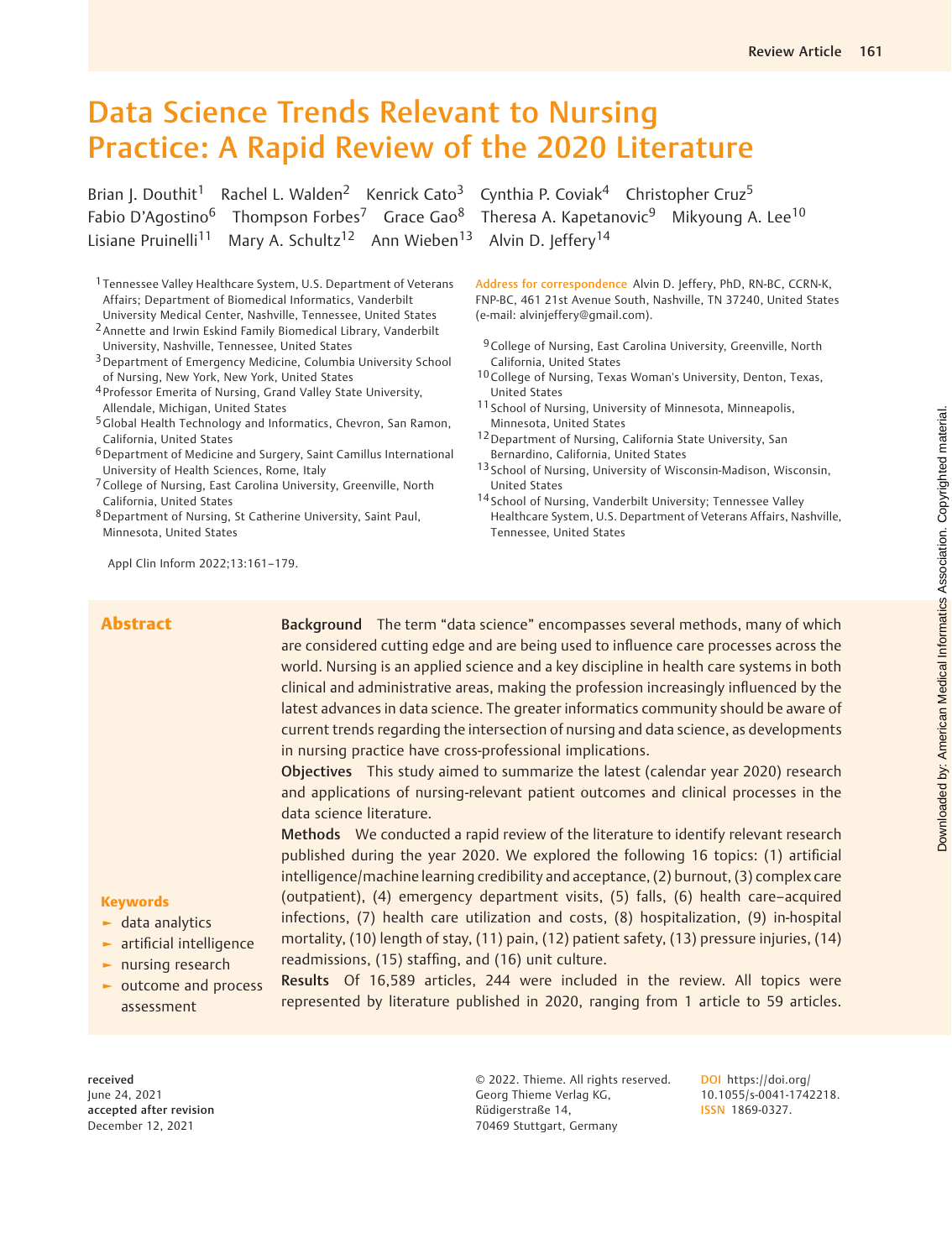Numerous contemporary data science methods were represented in the literature including the use of machine learning, neural networks, and natural language processing.

Conclusion This review provides an overview of the data science trends that were relevant to nursing practice in 2020. Examinations of such literature are important to monitor the status of data science's influence in nursing practice.

# Background and Significance

Data science has become a ubiquitous term in health care. As we have transitioned from the "big data problem" to embracing new opportunities to deploy large-scale analytics, $1-3$ the use of data science methods has become an increasingly important part of all health professions. Nursing is no exception, as data science developments are creating new opportunities to leverage both clinician and patient-generated data to augment nursing practice. Nurses permeate health care across all specialties and clinical areas, from inpatient to community based, bedside to provider, and pediatrics to geriatrics. Given nurses have such varied roles, the influences of data science on nursing can be widespread and could have implications on how nurses make decisions, collaborate with other professions, and provide care to their patients. To assess the impacts of data science on nursing practice, data science trends in nursing-related topics should be periodically examined.

Although it is positive to see the proliferation of data science methods being used in the literature, it can be overwhelming for most to keep abreast of the latest evidence. The idea of conducting a "data science in nursing year in review" was conceived by the members of the Data Science Workgroup of the Nursing Knowledge: Big Data Science Conference<sup>4</sup> hosted annually by the University of Minnesota School of Nursing. To our knowledge, such a review is not available in the literature. By conducting a yearly review, we seek to establish a reliable summary of how data science trends impact and augment nursing practice. Through this effort, nurses and the informatics community can efficiently review relevant studies published in the last year, highlighting strengths as well as areas for improvement with further research.

## **Objectives**

The goal of this work is to provide a succinct rapid review of the literature which reflects data science trends relevant to nursing from the past year (2020). By conducting this review, we aim to inform readers of how nursing is being influenced by data science methods and to reveal general trends of their use in selected topics from the past year.

# Methods

To examine the intersections of nursing practice and data science in the past year, we opted to conduct a rapid review of the literature.<sup>5</sup> A rapid review differs from more classic scoping review methodology in that it prioritizes search and appraisal strategies which allows for the identification of general trends in research areas without needing to conduct exhaustive literature searches. As dissemination of yearly contributions must be timely, we opted to provide highlights of data science in tandem with key topics related to nursing practice. While the appraisal methods and search strategies do not produce an exhaustive review of the literature, we believe we have retained enough key contributions to facilitate high-quality discussion and recommendations for future research.

First, we selected 16 topics for review. These topics were selected based on nursing-sensitive indicators as identified in the literature which included patient-, setting-, and nursing-related outcomes. $6.7$  The authors (consisting of nursing experts, leaders, and scientists) engaged in discussion regarding the coverage of these topics as they relate to nursing practice, resulting in the addition of the topics, "Artificial Intelligence/Machine Learning Credibility and Acceptance," "Complex Care (Outpatient)," and "Emergency Department Visit," which further represents the diversity of nursing and its presence as a key stakeholder in these areas.

We conducted the review using PubMed and CINAHL databases in March of 2021 for studies published during the past year (2020) in the English language. Other databases were considered (including Embase), but through careful review, we noted that the inclusion of other databases complicated the search by introducing articles that were not relevant to the topics. As we employed a rapid review of the literature, we did not find that the addition of other databases yielded high-impact studies that were not otherwise captured in PubMed and CINAHL. The inclusion of CINAHL allowed us to check for articles that were not included in PubMed and also ensured that nursing-relevant articles were included.

Studies were limited to human studies. We crafted one main search strategy to find studies discussing the use of data science with a combination of keywords and subject headings. We used the following terms to create that strategy: data science, data analytics, artificial intelligence (AI), machine learning (ML), risk assessment, decision-support techniques, clinical prediction rule, natural language processing (NLP), computer-assisted image processing, along with analytic, forecast, prediction, risk, and statistical models. Terms related to "nursing" were not included, as the associated medical subject headings (MeSH) terms did not return additional results. In addition, when used as a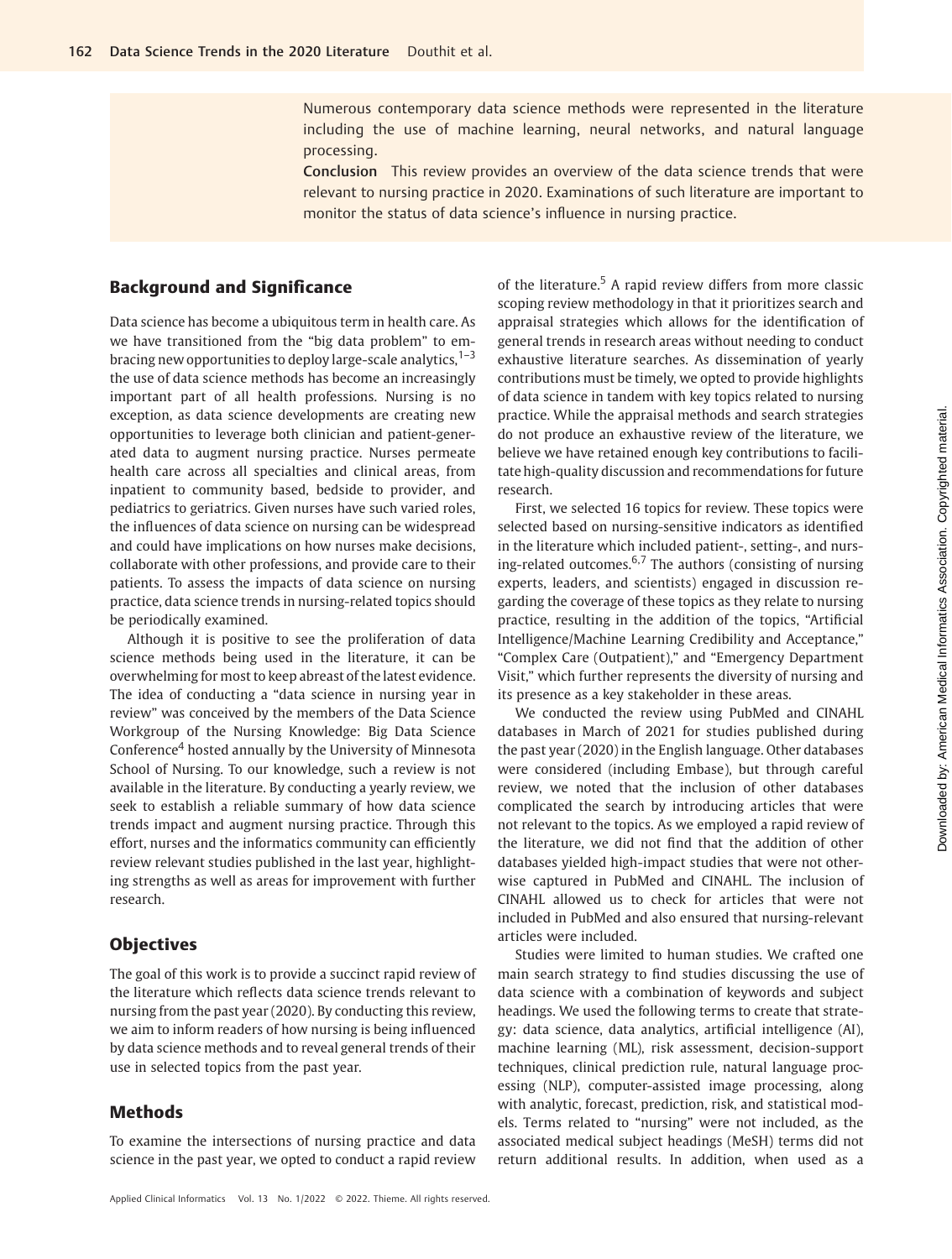title/abstract term, the corpus of articles increased significantly due to irrelevant articles related to breastfeeding.

We then combined an outcome-specific search strategy with the data science search terms for all 16 topics (►Supplementary Appendix S1 [available in the online version] which presents full search strategies). Articles covering multiple topics were included in each topic summary if all reviewers acknowledged it equally represented each topic. We used the Rayyan web application $8$  to perform both abstract and full-text screening. We developed an inclusion and exclusion review form via group consensus with the intention of providing a representative sample of data science publications rather than an exhaustive review of all publications (►Supplementary Appendix S2, available in the online version). We opted for more conservative methods for inclusion to further emphasize the exemplars of each topic. We did not require articles to include nurse authors nor nurse participants. Rather, we focused on including articles of interest that used data science methods relevant to nursing practice. Such studies with nonnursing study populations are useful to highlight, as they could either be applied to nursing-specific practice or could be replicated in the nursing population in the future. Specific interpretations are noted in each topic subsection.

To begin the review process, one reviewer per topic conducted an initial title and abstract review to eliminate nonrelevant articles. Reviewers were selected based on their individual expertise with the topic. Next, the authors conducted a full-text review. If there were questions whether an article should be included, the reviewer would ask a second reviewer to verify. We included publications that were either primary studies, systematic reviews, or meta-analyses. Studies were required to use data science methods which we defined as ML, NLP, unsupervised learning, and image analysis and/or sensor analysis. Studies that primarily used regression were included if they were prediction-focused and used a novel data source or were used in conjunction with other more advanced methods. Studies that used basic statistical tests (e.g., t-tests), evaluated psychometric properties, or written as opinion pieces were not included.

After full-text screening, we extracted information related to each study's purpose, study design, data sources, samples, settings, populations, operational definitions of outcomes, predictor variables, and data science methods into a standardized form. We summarized this extracted information for each topic in the results.

# Results

#### Search Results and Screening

Overall, we screened 16,589 abstracts with 244 unique studies being included in this review with 11 instances of study-topic overlap (►Supplementary Appendix S3 [available in the online version] for inclusion/exclusion numbers by outcome). The most represented topics were in-hospital mortality, pain, and length of stay. The least commonly represented topics included unit culture, burnout, and AI/ML credibility and acceptance.  $\sim$ Fig. 1 illustrates the



Fig. 1 Twelve most frequent predictor variables among the data science literature relating to nursing practice.

most common predictor variables, among the most common being demographics, diagnoses, and laboratory tests. Evaluating the most represented topics from year to year could help in making recommendations for future study areas.

Several data science methods were identified in the literature as outlined in ►Fig. 2. Generalized linear models were the most common and were only included in this review if they were used in tandem with more advanced methods or were used as prospective, clinical prediction models. More advanced data science methods were also used, including supervised ML ( $n = 102$ ), unsupervised ML  $(n = 42)$ , neural networks  $(n = 28)$ , and NLP  $(n = 19)$ .



Fig. 2 Use of methods among the data science literature relating to nursing practice.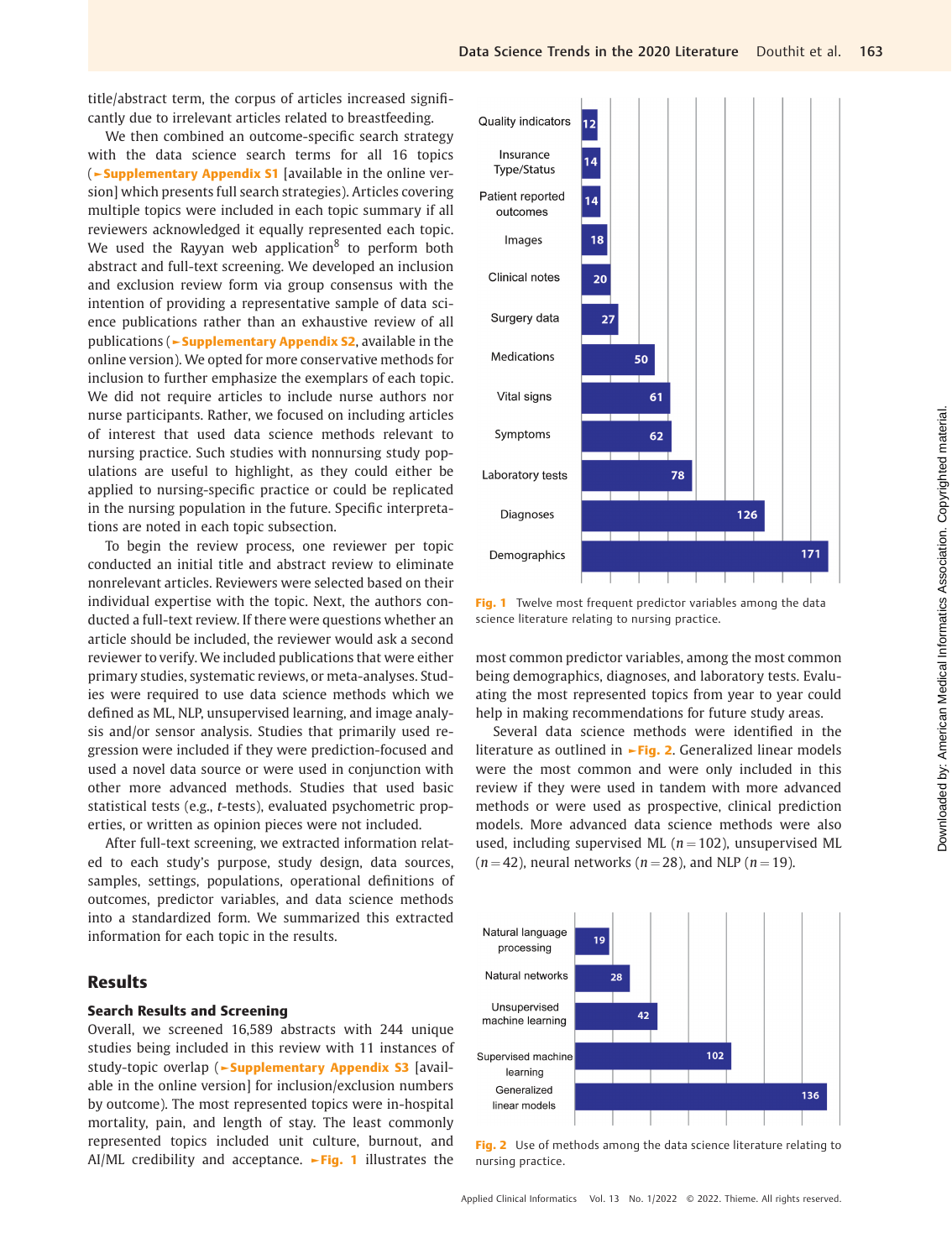The data extracted from each study are listed in ►Supplementary Appendix S4 (available in the online version). The following results are presented by topic, summarizing study designs, data science methods, and implications for nursing practice.

## Artificial Intelligence/Machine Learning Credibility and Acceptance

We identified three studies for the topic of AI/ML credibility and acceptance. All three studies used a retrospective cohort design. $9-11$  The data sources used by the studies varied among an Italian national injury database, $11$  nine public computer-aided diagnostic datasets,<sup>10</sup> and endoscopic images. $9$  Study populations included adults<sup>9,10</sup> and an adult/pediatric mixture.<sup>11</sup> One study was based in the United States, $10$  one in Korea, $9$  and one in Italy. $11$  Sample sizes ranged from 13 to 76,911 observations.

Studies of AI/ML credibility and acceptance explored various outcomes. These included violent injury, $11$  risk prediction, and colorectal cancer.<sup>9</sup> Studies also used a variety of predictor variables with two $9,10$  using demographic and diagnostic data, one using case reports, $11$  and one using endoscopic scans.<sup>9</sup> Studies used several different data science methods to address explainability for these two primary outcomes. First, a hybrid model using semantic frames and long short-term memory (LSTM) was used in NLP to extract concepts related to violent injury from notes.<sup>11</sup> Second, an adaptive-weighted method was used with a gradientboosted classifier (adaBoost) to better understand feature contribution in diagnosis classification.<sup>10</sup> Third, Choi et al<sup>9</sup> combined class activation and neural network learning to display concerning regions that their computer-aided colorectal cancer diagnostic approach identified from colonoscopy images.

AI/ML-based risk stratification tools can support clinicians in decision-making. This is especially true for nurses who are expected to be the last check for most treatments and interventions that patients receive.<sup>12,13</sup> Increased explainability or interpretability may provide nurses with the necessary explanation that builds trust in AI/ML-based advice to support their expertise. However, only one of the studies includes nurses in the research<sup>10</sup> as domain experts. We found studies that approached explainability from a more quantitative analysis rather than a qualitative assessment. For example, these studies tried to improve explainability by increasing interpretation of contributing predictors<sup>10,11</sup> and visually highlighting concerning anatomical areas for human confirmation.<sup>9</sup>

#### Burnout

In all, only two articles met inclusion criteria for the topic of burnout. One article used applied system dynamics model $ing<sup>14</sup>$  and the other employed an open trial design.<sup>15</sup> Although only two studies were able to be included for this topic, the data sources were somewhat novel: one used synthetic data with an unreported sample size<sup>14</sup> and the other used mobile devices and sensors to collect primary data from 83 medical students. Medical students<sup>14</sup> and

nurses<sup>15</sup> were the subjects of the burnout studies. One study<sup>15</sup> was based in Portugal, and the other<sup>14</sup> used synthetic data not tied to any country (but authors were based in Canada).

The two studies approached burnout from different perspectives as follows: one focused on the stress level of nurses,<sup>15</sup> directly measuring physical responses to stress through a smartphone, while the other focused on burnout's effects on quality of care<sup>14</sup> using synthetic "clinician-generated" data. The methods were also very diverse, with the study focusing on system dynamics modeling<sup>14</sup> following a more established mathematical approach, while the study that collected sensor and smartphone data, $15$  opted to predict stress levels with an ML model.

Even with the introduction of the quadruple aim in health care,<sup>16</sup> clinician well-being does not seem to be a primary focus in the data science literature. It could be speculated that data relating to clinician burnout is not readily accessible. Many of the study designs in this review are noted to be retrospective, meaning that data had, at one point, already been collected. In the health care field, including nursing, we do not see regular data collection about the clinician. Although a limited sample, this literature shows that it is possible to analyze burnout in clinicians using data science methods, but one of the challenges remains in how to facilitate consistent data capture that is clinician centric. Multiple studies were noted to address electronic health record (EHR) burden in this review but did not use data science methods. Future use of data science may be helpful in furthering our understanding of how to address burnout in health care professionals.

#### Complex Care (Outpatient)

We identified nine studies for the topic of complex care. Of these studies, five used a retrospective cohort design.<sup>17-21</sup> Other study designs included a combination of a retrospective cohort and a prognostic design built on an ML model,  $22$  a prognostic design, $^{23}$  a longitudinal analysis of a continuously recruited national cohort,<sup>24</sup> and a comparative design with a retrospectively identified cohort which was then matched to a referent cohort from the general population.<sup>25</sup> A majority of studies used administrative database.17–19,21,22 Two studies used EHR data,<sup>20,23</sup> while the remaining two studies used either data warehouse/registry from the National Patient Register<sup>25</sup> or a questionnaire/survey.<sup>24</sup> Study populations included older adults with intellectual disability, $25$  home health care,<sup>19,20</sup> complex care needs,<sup>17,24</sup> adults with cancer,<sup>23</sup> veterans with diabetes,<sup>22</sup> Medicare recipients with dementia,<sup>18</sup> and sepsis survivors.<sup>21</sup> Most studies were based in the United States, but other study locations included Sweden, $25$  Canada, $17$  and New Zealand. $24$  Average sample sizes were large, ranging from 7,936 to 275,190 observations.

Studies of complex care explored various outcomes. These included hospitalizations, $17-\overline{19}$  emergency department (ED) use,<sup>17,19</sup> mortality,<sup>21-23</sup> hospice use,<sup>21</sup> health care utilization,<sup>20,25</sup> and falls risk.<sup>24</sup> Studies used a wide range of predictor or explanatory variables, including home health care agency characteristics, $19$  continuity of primary and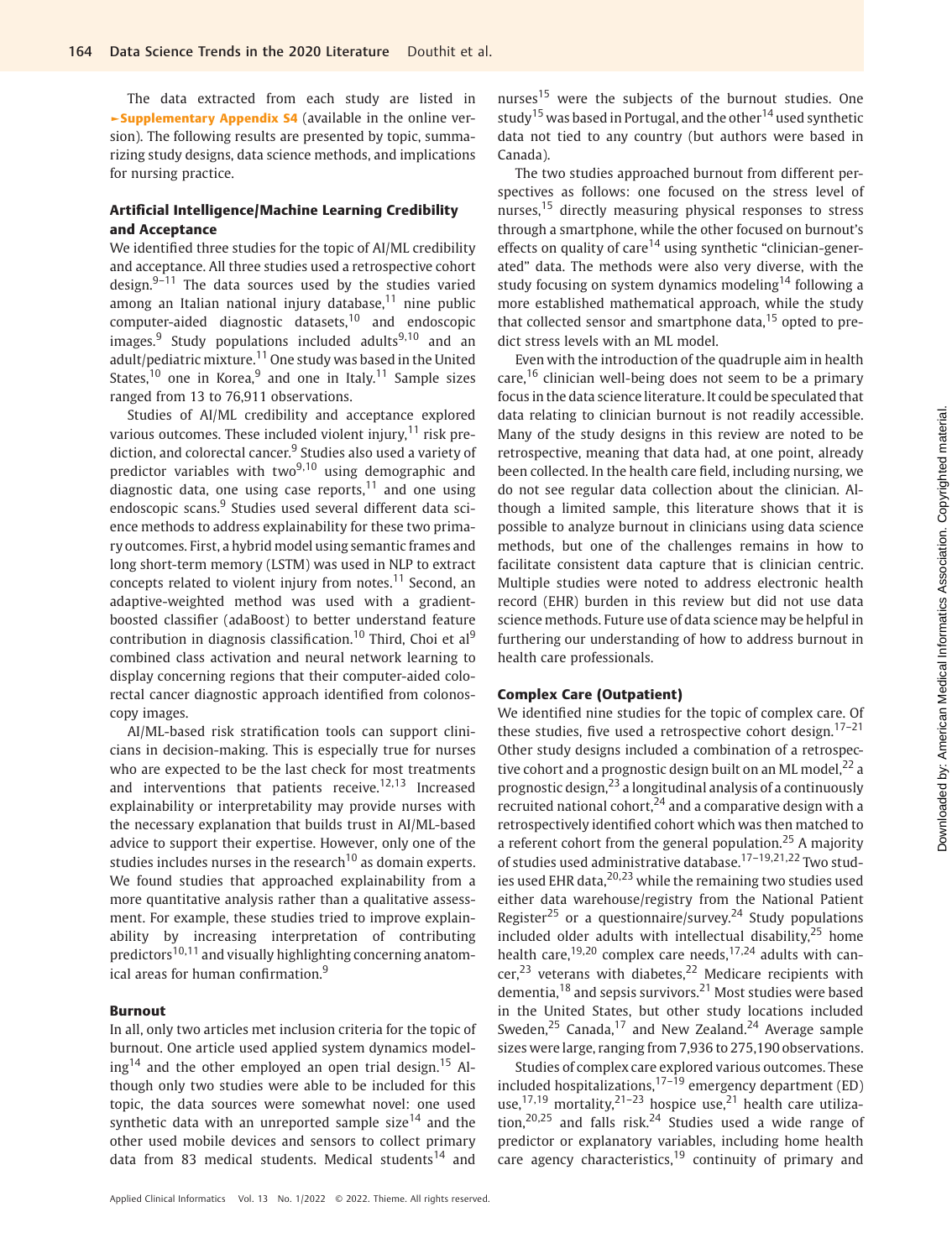specialty physician care,<sup>17</sup> prognostic indices based on patient demographics, comorbidities, procedure codes, laboratory values and anthropomorphic measurements, medication history, and previous health service utilization.<sup>22</sup> patients' demographic characteristics, comorbidities.<sup>21,25</sup> clinical characteristics,<sup>21</sup> racial/ethnic disparities,<sup>20</sup> dementia severity.<sup>18</sup> and urinary and fecal incontinence.<sup>24</sup> Regression was a popular method being used in eight studies with a variety of approaches. Six studies used either multivariable or multilevel regression model to find predictors of home health care agency characteristics for hospitalization and emergency room visits,<sup>19</sup> predictors of patients' demographic characteristics, comorbidities, and clinical characteristics for mortality, $21$  predictors of racial/ethnic disparities for health care utilization, $20$  predictors of dementia severity for hospitalization, $18$  associations of urinary and fecal incontinence with fall risks, $24$  and associations of different diagnoses and specialist psychiatric health care utilization.<sup>25</sup> One study used a Cox's regression model to explore continuity of primary and specialty physician care for hospitalization and emergency room visits.<sup>17</sup> A second study used a combination of regression and ML methods to select variables associated with mortality risk and create prognostic indices for 5- and 10-year mortality.<sup>22</sup> A third study used a gradient-boosted ML algorithm to predict 180-day mortality among outpatients with cancer.<sup>23</sup>

Outpatient complex care in reviewed studies often occurred in home health care in the community setting as a continuation or transition of care from hospital settings. Data science methods relied heavily on administrative databases and sometimes on EHR data. Management of complex care requires comprehensive data sources and inputs of health care teams, and it might obscure nursing specific data and render nursing specific data not easily distinguishable. Outcomes and measures for complex care used to build prediction models reflect the all-encompassing nature of addressing complex care management that involves the whole health care team. The reviewed studies demonstrated a lack of electronic data to represent nurses' presence and contributions in home health care. There also appeared to be a lack of method diversity in building predictive models or exploring associations of variables and outcomes related to outpatient complex care.

#### Emergency Department Visits

For the topic of ED visits, we identified 14 studies. These studies used a retrospective cohort design except for one<sup>26</sup> which used a prospective cohort design. A vast majority of studies used EHR data, while two studies used administrative and claims as the primary dataset.<sup>27,28</sup> Study populations included adults in the ED,  $26-37$  home care patients,  $38$ and a mixture of adult and pediatric ED patients.<sup>39</sup> Most studies were based in the United States, but other study locations included Hong Kong,<sup>27</sup> Germany,<sup>32</sup> Italy,<sup>39</sup> Portugal,<sup>37</sup> and South Korea.<sup>34,35</sup> Sample size ranged from 199 to 2,910,321 observations.

Outcomes addressed in studies included mortality, $29,30$ future posttraumatic stress disorder (PTSD) sequelae,  $26$  the

novel coronavirus disease 2019 (COVID-19) infection status,  $31,35,39$  ED wait time,  $27$  intensive care unit (ICU) admission from the  $ED<sub>37</sub>$  need for head computed tomography (CT),  $32$  cardiac arrest,  $34$  stroke severity,  $28$  and ED utilization.30,33,36,38 ML methods were used in several studies, including the use of logistic regression, generalized linear models, neural network, and decision tree–based models to apply statistical learning to the prediction of deterioration,<sup>30,37</sup> stroke severity,<sup>28</sup> COVID-19 diagnosis,<sup>31,35,39</sup> wait time,<sup>27</sup> and need for head CT,<sup>32</sup> while the other study used autoregressive integrated moving average to explore timedependent patient flow.<sup>33,36</sup> NLP was an alternative method used in four studies. Two used NLP to predict patient deterioration,<sup>37,38</sup> one used NLP to extract concepts related to the need for a head  $CT<sub>1</sub><sup>32</sup>$  and another identified strokerelated concepts from notes to aid in stroke scoring.<sup>28</sup>

The ED is a highly collaborative setting where the medical and nursing domains often overlap. Most of the ED-specific AI/ML studies were related to both nurses and physicians, except for one that predicted ICU admission $37$  which is in the physician domain. Many studies have the potential to impact nurse's future clinical practice. First, the study by Schultebraucks et al<sup>26</sup> prospectively creates risk prediction for the development of PTSD after ED visits. This work may influence the discharge teaching that patients at high risk for PTSD will receive from nurses. Second, three studies modeled ED utilization<sup>33,36</sup> and wait time,<sup>27</sup> including the innovative use of weather as a predictive factor. These studies promise to solve the intractable problem of nurse surge (short-term) staffing where it is difficult to understand who will be entering the ED for care. Third, the study by Topaz et  $al^{38}$ in the home care setting helps to risk stratify prehospital patients at high risk for ED visits. This study may help EDs to forecast home care patients that will be visiting the hospital. Fourth, nurses are increasingly being asked to collect patient's socioeconomic status (SES) data in the hospital. Schuler et al.<sup>30</sup> used SES data in their modeling to improve health care utilization prediction. Finally, 2020 was the year of the COVID-19 pandemic, with ED's being impacted significantly. There were fewer ED COVID-19 papers than expected, possibly because ED clinicians have been too burdened by work demands to publish. However, three studies used data science methods to help answer ED COVID-19 clinical questions: if computer vision could be used to aid in diagnosing COVID-19-related pneumonia,<sup>35</sup> if EHR data predict COVID-19 absent laboratory test confirmation,<sup>39</sup> and if COVID-19 predicts routine blood tests.<sup>31</sup>

#### Falls

For the topic of falls, we identified 24 studies that met inclusion criteria. Of these studies, eight used a retrospective cohort design<sup>40–47</sup>; seven used a prospective cohort design<sup>48-54</sup>; six were secondary analyses of research data obtained from prospective, retrospective, and cross-sectional studies<sup>55-60</sup>; one used mixed methods wherein data from a public dataset were used in conjunction with measurements collected from sensors<sup>61</sup>; and one was a meta-analysis of prospective cohort and observational studies.<sup>62</sup> Ten of the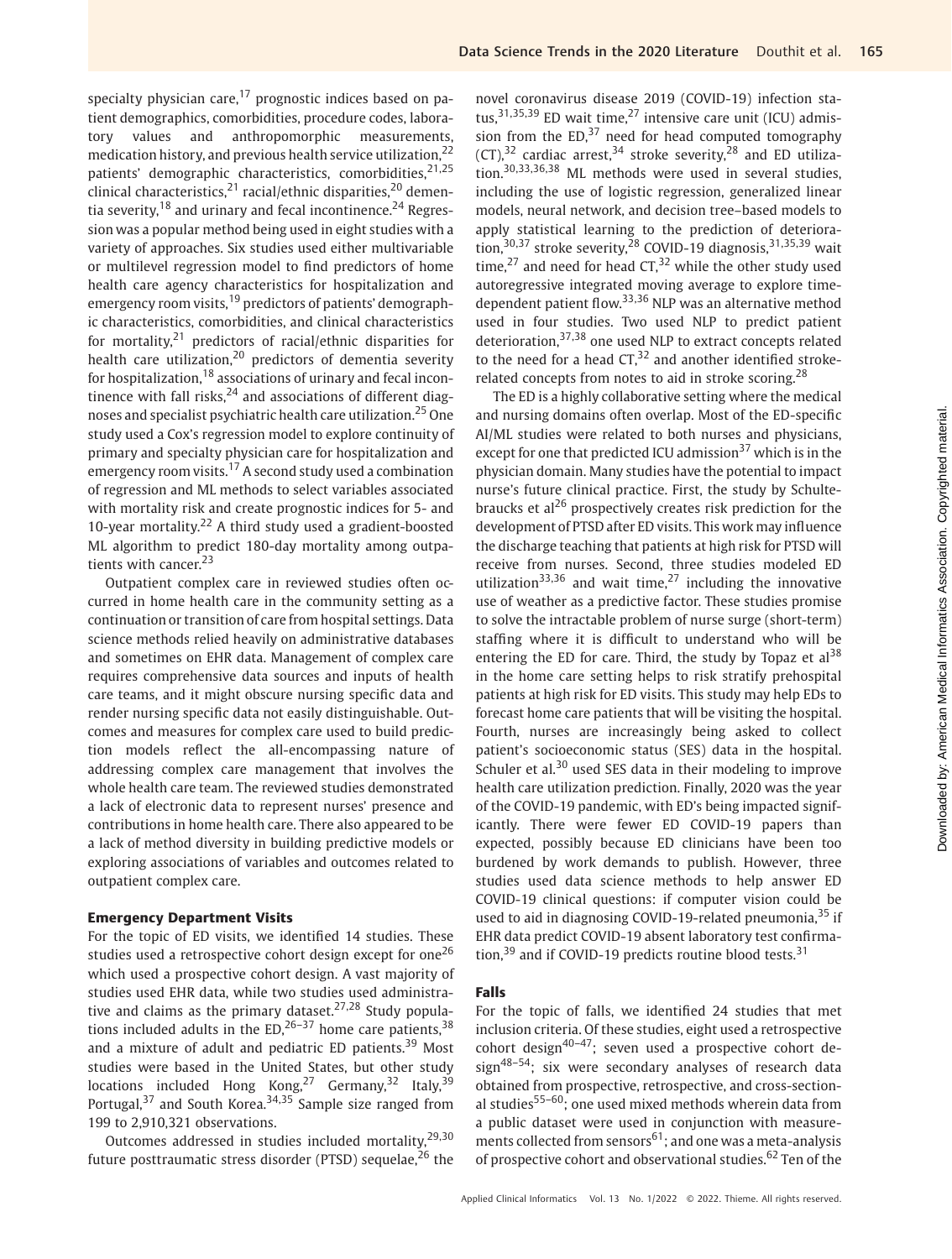studies used health records as a source of data but in two of these studies, <sup>44,47</sup> it was not clear whether the records were electronic when they were obtained. Several of the studies, including two of the secondary analyses, incorporated data from mobility and gait sensors.48,49,51,53,55,60,61 Registries and administrative datasets were used in eight studies.<sup>40–43,45,46,50,56</sup> while questionnaires or surveys were a source of data for four studies.<sup>49,51,57,60</sup> With the exception of one study that employed sensor data from 17 year-old persons,<sup>55</sup> all study participants were community dwelling, inpatient, and outpatient adults. Adults with chronic diseases of all types were included, but three of the studies included adults with specific conditions. The conditions were postpolio syndrome, $51$  neurology, neurosurgery, hematology, oncology,<sup>52</sup> and neurology.<sup>53</sup> Most studies were conducted in the United States, but studies were also completed in Italy,  $49$  England,  $43$  Japan,  $44,51$ Poland,<sup>59</sup> and South Korea.<sup>52</sup> The 11 studies included in the meta-analysis $62$  were conducted in seven countries. Sample sizes ranged from 42 to 275,940 observations.

The outcome of falls was defined and measured in a variety of ways. In several studies, the fall was selfreported,49,51,57,60,63 but if it occurred while the participant was in an inpatient setting or being tracked in an outpatient setting, it was often documented in medical records, registries, or administrative databases used to track adverse events.40–48,50,52,56 These differences in measuring the outcome are important, in that predictive models may then be more or less accurate, merely because of the accuracy or inaccuracy of the outcome measurement. The types of predictors across studies were quite consistent, nevertheless. Age was a demographic predictor for all studies. Gender was tested but not always a significant predictor. Diagnoses and/or symptoms of the participants were tested as predictors in most of the studies. $40-47,49-52,54,56-60,62,63$  Several categories of predictors were noteworthy, including strength, balance, and gait test scores $40,46-57,59-63$  and nutritional status.42,56,59 In 15 studies, prediction models were developed and evaluated with regression models.40,42–47,51,52,56,57,59,60,62,63 Data science methods also leveraged supervised and unsupervised ML methods, including neural networks for developing risk prediction models, improving prediction of fall risk, and automating selection of data from electronic records for use in fall risk prediction algorithms.41,45,46,48–50,52–55,58,61

Data science studies included in this review appeared to reveal a step forward in methods for predicting fall risk. Various activity monitors and robotics technology are capable of creating large datasets of time series tracings that can be examined for patterns suggesting motor movements or muscle weaknesses that predispose a person to falls.48,49,53,55,60,61 Preprocessing and analysis of such datasets present major challenges that are difficult to manage using traditional statistical techniques and programs, but it is now possible to use ML and other data science methods to determine the patterns in data that are associated with the devastating outcome of falls. From what is observed in the studies published in 2020, the use of devices and sensors is likely to increase in the future exploration of factors that predict falls.

#### Healthcare-associated Infections

We identified 11 studies for the topic of health care–associated infections (HAIs). Of these 11 studies (five used a retrospective cohort design,  $64-68$  three used an observational design,  $69-71$  two used a case-control design,  $72,73$  and one used a prospective cohort design) were included.<sup>74</sup> A vast majority of studies solely used EHR data, while two studies added to EHR data with breath sensor data<sup>73</sup> and National Database of Nursing Quality Indicator (NDNQI) and Catheter Associated Urinary Tract Infection (CAUTI) datasets.<sup>71</sup> One study used the National Institutes of Health (NIH) Gene Expression Omnibus data.<sup>72</sup> Most studies focused on adult inpatients, while three studies included adult surgical patients64,65,67 and one study focused on pediatric cardiology surgery patients.<sup>70</sup> Most studies were based in the United States but other study locations included Taiwan,  $73$  Italy,  $66$ China, $70$  France, and Switzerland. $74$  Patients were the unit of analysis for most studies, while one study analyzed ICU admissions, $71$  one examined operative events,  $64$  and one focused on hospitalizations.<sup>68</sup> Samples sizes varied widely from study to study, ranging from 20 to 897,344 observations.

Studies explored various outcomes and included candidemia infection, $74$  cardiac implantable device infections,  $67$ CAUTIs,<sup>71</sup> Clostridium difficile infections (CDIs),<sup>69</sup> urinary tract infection  $(UTIs)$ ,  $66,68$  surgical site infections  $(SSIs),<sup>64,65</sup>$  and ventilator-associated pneumonia (VAP).<sup>72,73</sup> The majority of studies used some combination of demographic, diagnosis, laboratory, vital sign, and/or medication data as predictor variables. Several studies used additional unique predictors such as data on patient movement, <sup>69</sup> nurse staffing, $71$  breath compounds, $73$  and differentially expressed genes.<sup>72</sup> Several different data science methods were used. First, logistic regression was used to predict HAI outcomes in three studies. $67,70,74$  Many studies compared the predictive performance of various supervised ML models including support vector machines,  $66,71,73$  neural networks,  $66,68,73$ decision trees,  $68,71,73$  and/or random forest models.<sup>72,73</sup> Two studies used multilayer perceptrons,  $65,72$  one study used naïve Bayes' classification $^{73}$  and one study conducted social network analysis.<sup>69</sup> NLP was used in one study to extract data from clinical notes and operative reports for surveillance of  $SSIs$ ,  $64$  and another study used text mining of clinical notes to inform model development and case identification.<sup>67</sup>

Of the studies using data science techniques to examine or predict HAIs, two specifically addressed nursing implications and included nurse authors. $68,71$  Park et al demonstrated a knowledge discovery and data mining approach and aimed to describe techniques that could be used to further nursing practice and guide nursing professionals in the use of data science methods. Zachariah et al<sup>68</sup> described the benefit of risk stratification systems in relieving the burden on nurses to complete and document traditional risk assessment forms. While Mancini et al<sup>66</sup> do not specifically name nurses as a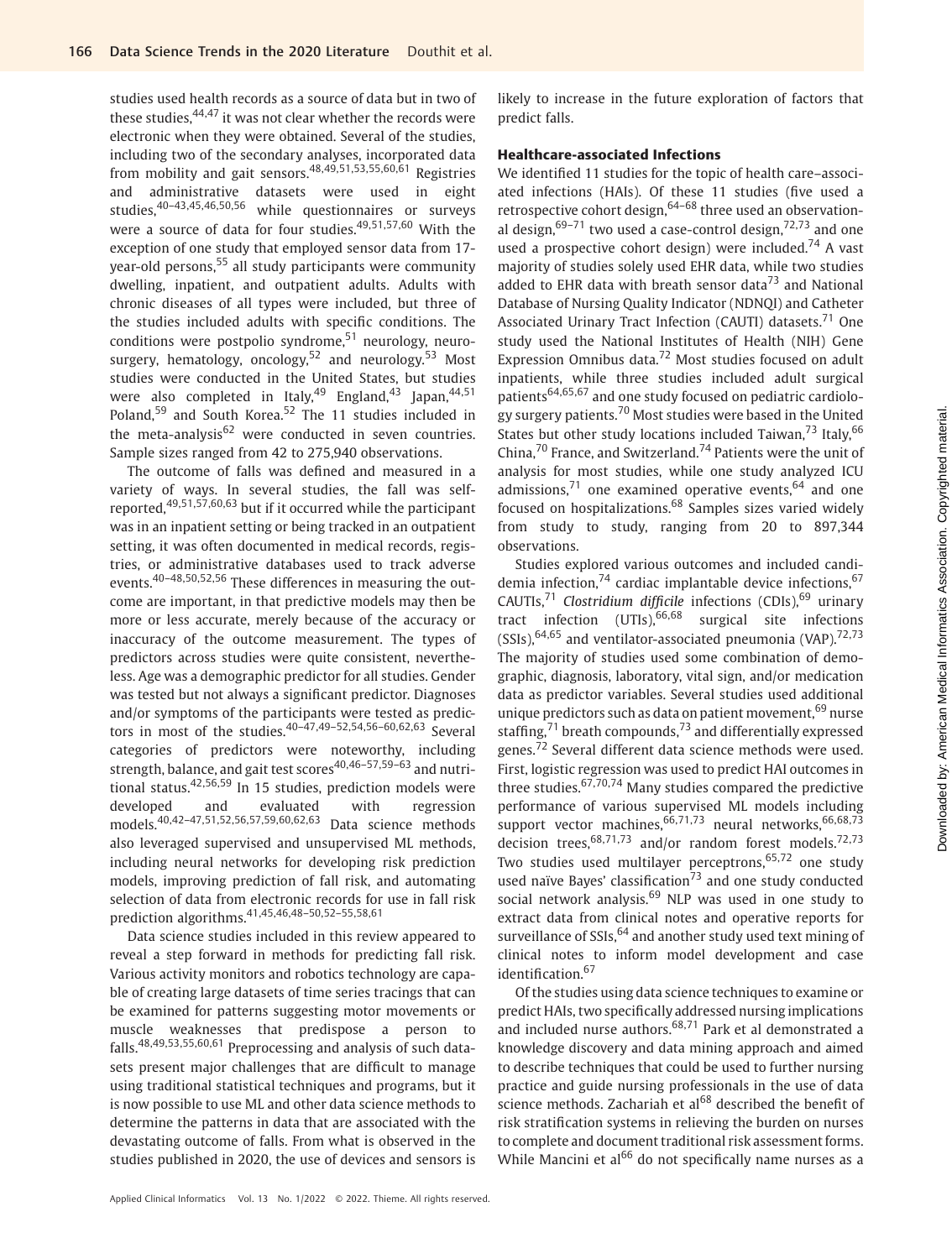target audience, they do describe their data-science-as-aservice system as an online, user friendly platform that can help domain experts, such as clinicians and validate simple predictive models. From these studies, nursing administrators may gain valuable insights on the role of intrahospital transfers on HAIs to inform patient-placement strategies<sup>69</sup> and the use of predictive risk models in dressing type selection to prevent SSIs and the estimated cost savings.<sup>65</sup> For nurses interested in exemplars of data visualization techniques, the publication by Cai et  $al^{72}$  showcases some impressive data visualizations.

#### Health Care Utilization and Costs

For the topic of health care utilization and costs, 24 articles were included in this review. Most were retrospective cohort studies, $75-87$  while six used prospective cohort studies, $88-93$ four used a cross-sectional design,  $94-97$  and one used a survey for primary data collection.<sup>98</sup> Most studies used the EHR and administrative databases to collect data but three used surveys, <sup>87,96,98</sup> two used public datasets, <sup>78,95</sup> one used mobile phone data,  $97$  one used images,  $90$  and one used data from social media.<sup>92</sup> All studies were adult based with the exception of one study examining families.<sup>98</sup> Most studies were based in the United States, with the exception of three from Singapore,  $83,85,93$  one from China,  $80$  one from Brazil,  $77$ one from Italy, <sup>88</sup> one from Canada, <sup>90</sup> and one from the United Kingdom.<sup>87</sup> Sample sizes ranged from 190 to 780,295 observations.

While most studies focused on cost and included some form of cost analysis, several studies examined behaviors related to costs such as predicting health care utilization, 83 quantifying reliance on health care services,<sup>84</sup> verifying complete surgical removal of tumors,  $90$  and predicting noshows.<sup>93</sup> As expected, many studies incorporated costs and insurance status as predictor variables but patient-reported variables were also common. Most studies used supervised ML. Unsupervised learning and linear models were common too, and often, multiple models were compared in search for the most accurate. One study conducted geospatial analysis.<sup>98</sup>

As would be expected, many of the articles included in this review used data science methods to predict cost. Such information would be helpful to hospital administration, but this does not necessarily pertain directly to nursing practice. Instead, nursing may focus its efforts on developing interventions to increase adherence to care. One example may be following-up with patients who are predicted to have a high risk of missing an important magnetic resonance imaging (MRI). While this information would be important for executives to know and potentially avoid loss of revenue, nursing can use this as an opportunity to support continuity of care.

#### Hospitalization

We identified 21 studies for the topic of hospitalization. Of these studies, 13 used a retrospective cohort design, $68,86,99-109$  1 used an observational design, $110$  1 used a cross-sectional design,<sup>111</sup> 2 adopted a prognostic approach, $30,112$  2 performed a longitudinal analysis, $113,114$ 

and 2 used survey data.<sup>115,116</sup> A vast majority of studies used EHR data, while the remaining eight studies used administrative databases<sup>100,106,107,109,111,114</sup> or surveys as the primary collection tool.<sup>115,116</sup> Study populations included adults<sup>30</sup> with chronic illnesses,<sup>100,105,107,114</sup> pediatrics,<sup>86,106</sup> veterans,<sup>116</sup> COVID-19 patients,<sup>99,101–103,108,110,113</sup> hospice patients,<sup>104</sup> inpatients,<sup>68,112</sup> and Medicare recipients.<sup>109,111,115</sup> All studies were based in the United States. Sample sizes ranged from 207 to 3,100,000 observations.

Studies of hospitalization explored various areas. These included hospitalization, <sup>101,107,108</sup> hospital readmissions, <sup>110</sup> hospitalization rates,<sup>30,105,106,114</sup> hospitalization risks,103,113,116 health care utilization,86,109 level-of-care requirements,<sup>102</sup> medication orders,<sup>112</sup> risk of urinary tract infections (UTI) during hospitalization, $68$  risk for critical COVID-19,<sup>99</sup> risk of live discharge,<sup>104</sup> ischemic strokes,<sup>111</sup> recovery of function following hospitalization, $115$  and the Functional Independence Measure (FIM) instrument score.<sup>100</sup> Interestingly, most studies used a cluster of various characteristics as predictor variables including demographics,<sup>30,100,103,105,106,108,110,111,113,116</sup> sociodemographic,<sup>106,110,113</sup> or neighborhood SES<sup>30</sup> or neighborhood level characteristics,<sup>104</sup> patient level characteristics,<sup>104</sup> clinical data, <sup>30,68,99-103,105,108,110,113,116</sup> medication data, <sup>112</sup> social determinants of health (SDH) data, $86,111$  administrative data,<sup>100</sup> claims data,<sup>30</sup> patient reported outcomes,<sup>108,116</sup> geriatric syndrome risk factors,<sup>109</sup> air quality,<sup>106</sup> and cost trajectories.<sup>115</sup> Two studies used a single variable, either body mass index<sup>107</sup> or food swamp severity,<sup>114</sup> as their predictor variable. Regression was applied in most of the studies. The remaining studies used ML, 30, 68, 86, 99, 102, 112 NLP,<sup>102</sup> and geospatial coding.<sup>110,114</sup> Studies used ML to build a prediction model of clinical data for risk for critical COVID-19,<sup>99</sup> level-of-care requirements,<sup>102</sup> and risk of UTI during hospitalization,<sup>68</sup> SDH data for health care utilization,<sup>86</sup> and EHR data for medication orders.<sup>112</sup>

The reviewed studies demonstrated a broad range of foci, from unique patient populations and conditions to health care management and utilization. Data science methods employed in these studies incorporated mostly EHR data sources in addition to administrative databases and occasionally survey data. Study outcomes and variables were often a cluster of characteristics that branched into the administrative and clinical domains and occasionally neighborhood and community level of characteristics. Nursing specific data were embedded and not easily distinguished. There appears to be continued needs for nursing specific considerations in studies related to hospitalization using data science methods. However, many outcomes and variables have great implications for nursing care because nursing plays a critical part in health care teams.

#### In-Hospital Mortality

We identified 59 studies for the topic of in-hospital mortality.<sup>117–175</sup> While the majority of studies used a retrospective cohort design, 11 used a prospective approach,<sup>120,122,129,140,143,166,169,170,172,174,175</sup> and two were meta-analysis studies.<sup>154,157</sup> The majority of studies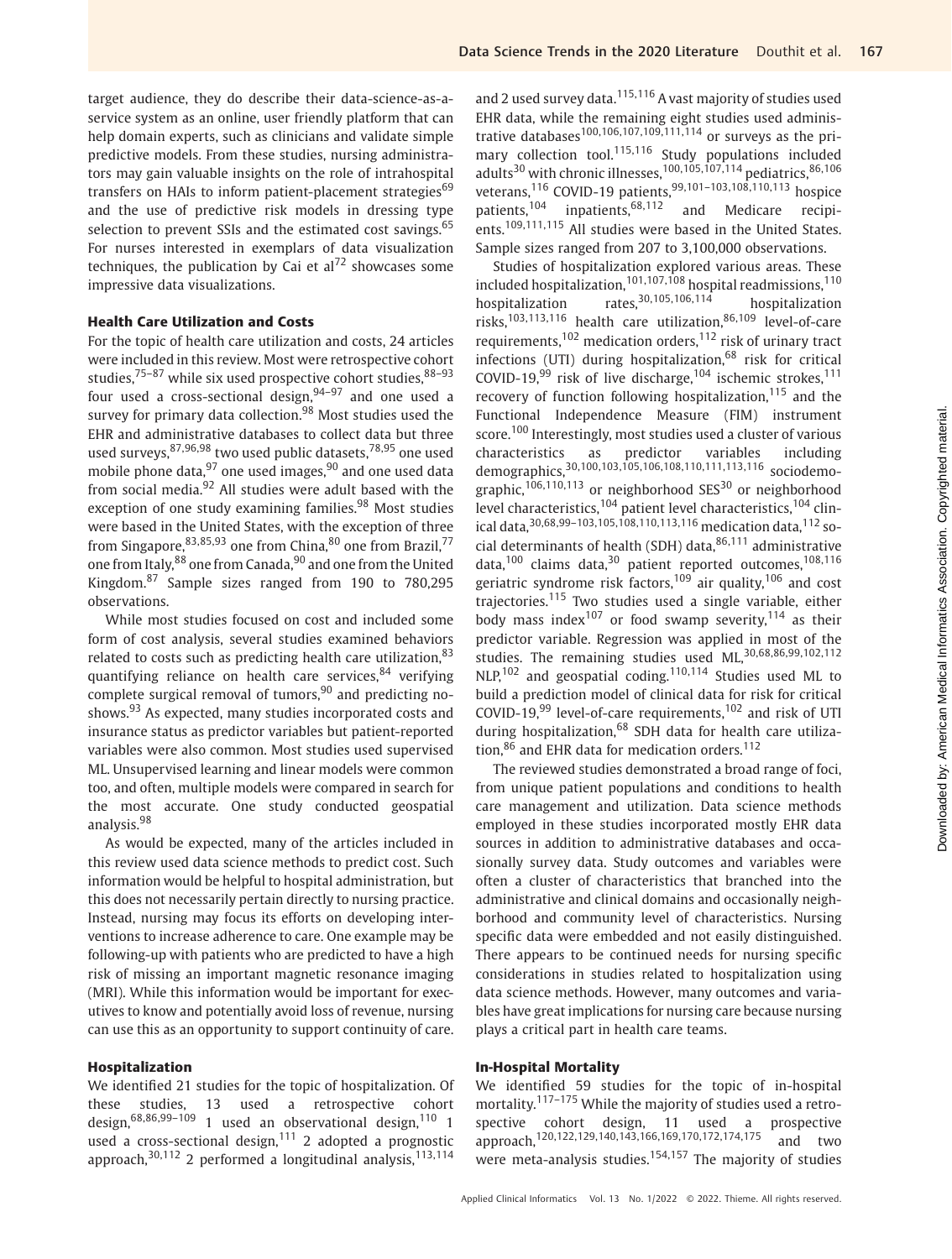used EHR data, while 16 studies used some kind of registry data,117,118,121,127,128,131,132,138,140–142,150,153,155,156,161,174 four studies used questionaries/surveys,<sup>166,169,170,172</sup> and two studies used administrative data.<sup>134,167</sup> With the emergence of public databases containing COVID-19 data, since 2020, many studies used these databases for their studies.120,123,128,131,140,142,143,146,169 Study populations primarily comprised adults (sometimes limited to subpopulations such as those with chronic illnesses [e.g., Takada et al<sup>164</sup> and Sukmark et al<sup>163</sup>]), but three studies included pediatric populations, $138,154,161$  one study included newborns,<sup>150</sup> and two studies included elder patients aged over 65 years.121,155 Sample sizes ranged from 15 to 9,000,000 observations.

To predict in-hospital mortality, studies used several methodological approaches. The majority of studies used a regression model including Cox's proportional hazards<sup>131,167</sup> and mixed effect models.<sup>141,158</sup> More contemporary techniques included neural networks,117,118,125–127,134,139,142,165,171,173 random forests,124,126,133,135,139,142,144 gradient boosting,<sup>127–130,134,135,139,140,144,168</sup> and NLP.<sup>127</sup> Four studies<sup>137,149,159,173</sup> leveraged unsupervised methods, with or without supervised methods. Almost all studies performed some level of validation, such as bootstrapping, cross-validation, or a hold-out approach. A variety of predictors were used as input for these models. Almost all studies included demographics and medical diagnosis. The majority of the studies also used medications and some sort of diagnostic techniques (e.g., laboratory values, images, vital signs, or surgical data). Some studies used COVID-19-specific data.120,123,128,131,140,142,143,146,169 Some studies used clinical notes,127,145,154,170,173 and two studies used socioeconomic data.126,167 The inclusion of a variety of variables is possible as a result of a large sample size for the majority of the studies.

Notable aspects of the in-hospital mortality literature include the use of frailty as a predictor in two studies, either as a way of predicting mortality or as a better clinical measure for symptom representation,<sup>160,162</sup> as well as the use of portable lung ultrasound findings as predictors.<sup>122</sup> Although many studies included vital signs which are often collected by nurses, there were no studies evaluating how other aspects of nursing care delivery can predict in-hospital mortality. The use of publicly available datasets (e.g., Awad et al,<sup>124</sup> Baxter et al,<sup>127</sup> and Kong et al<sup>144</sup>) facilitates reproducibility and allows future investigators to explore additional data science methods, including the use of novel predictors, such as innovative features generated from text data. Notably, there were limited pediatric/neonatal population studies and limited inclusion of socioeconomic predictors which could be opportunities for future research.

#### Length of Stay

We identified 26 studies regarding the prediction of the hospital length of stay that used data science methods. Twenty-three studies used a retrospective cohort design,126,133,159,173,176–<sup>194</sup> while three were prospective cohort studies.129,195,196 Data sources mostly used administrative databases126,133,179,180,182,186,191,192,194 and

EHRs,129,133,176,183,184,188,190,192,196 while other studies used publicly available datasets,<sup>159,173,178,187,189</sup> data warehouses and registries,<sup>133,177,180,195</sup> paper clinical notes.<sup>193</sup> paper patient records,<sup>185</sup> research electronic data capture systems,<sup>188</sup> trial datasets,<sup>181</sup> questionnaires,<sup>196</sup> and routine bedside monitors.<sup>176</sup> Sample sizes ranged from 143 to 2,997,249 patients. Study populations included surgical<br>patients,<sup>133,159,177,179,181-183,195,196</sup> ICU patients.<sup>173</sup> patients,<sup>133,159,177,179,181–183,195,196</sup> ICU<br>176,178,187,189,190 modical currical patients medical-surgical patients,<sup>126,129,180,191</sup> patients presenting to the ED,<sup>184,188,193,194</sup> and psychiatric patients.185,186,192 Most studies were conducted using U.S. patient data,129,133,159,173,176–178,181–183,187,189,191 while other studies used patient data from Australia,<sup>126,179,193,194</sup> Brazil,<sup>186,188</sup> Canada,<sup>195,196</sup> China,<sup>180</sup> England,<sup>190</sup> Germany,<sup>192</sup> Switzerland,<sup>185</sup> and Taiwan.<sup>184</sup>

Studies about length of stay also investigated other outcomes, such as mortality,126,129,133,159,173,178,181,187,188,196 clinical and functional complications (e.g., surgical, respiratory complications, or disability),<sup>126,133,159,183,192,196</sup> readmission,<sup>129,173,182</sup> discharge destination,<sup>126,183,193</sup> patientreported outcome measures,<sup>182</sup> patient phenotyping,<sup>178</sup> and hospital admission.<sup>188</sup> Demographic data were used as a predictor variable in all studies, while another common predictor was medical diagnosis.126,133,159,177,178,181, 182,183,186,188,190–192,195 Other predictors used clinical data,126,176–178,180,181,184,185,187,190,194,195 laboratory tests,126,129,133,173,178,181,182,187,189,190 vital signs,126,129,133 hospitalization data (e.g., admission/discharge data and hospital characteristics),<sup>126,129,133,159,186,191,192,194</sup> surgery data,<sup>133,177,179,181,182,195,196</sup> anthropometric data,<sup>159,177</sup>, 178,181,184,187,195 scales/instruments,126,180,188,192,196 social data,126,181,185,186,195 medications,129,133,177,183 insurance status/type,133,179,180,191 clinical notes,173,184,193 services used,<sup>183,186,194</sup> and data collected by nurses using the International Classification of Functioning, Disability and Health (ICF).<sup>180</sup> Studies used supervised ML algorithms,126,129,133,159,176,177,181,183,185,187,189,192–<sup>194</sup> generalized linear models,178,180,182,184,186,188,190–192,195,196 deep learning models,126,173,178,179,181,187,189,193 as well as unsupervised ML algorithms,<sup>176,186,187</sup> and NLP<sup>184,193</sup>. Among the supervised ML methods, random forest was one of the most used classification algorithms.<sup>126,133,159,176,</sup> 177,181,183,189,193 Deep learning architectures, such as neural networks, were applied in studies with a large amount of data. Unsupervised algorithms used clustering methods to mine datasets and find patient data features to be used for predicting length of stay. NLP was used to extract data from clinical notes for predicting length of stay and discharge destinations. Interestingly, more than one data science method was used in some studies. For example, in one study, <sup>187</sup> supervised, unsupervised, and deep learning algorithms were applied to develop a predictive model for determining length of stay. In another study,  $193$  supervised, deep learning algorithms, and NLP were used to predict length of stay and discharge destination.

Future prospective studies are needed for external validation of the models developed. Unstructured data (e.g.,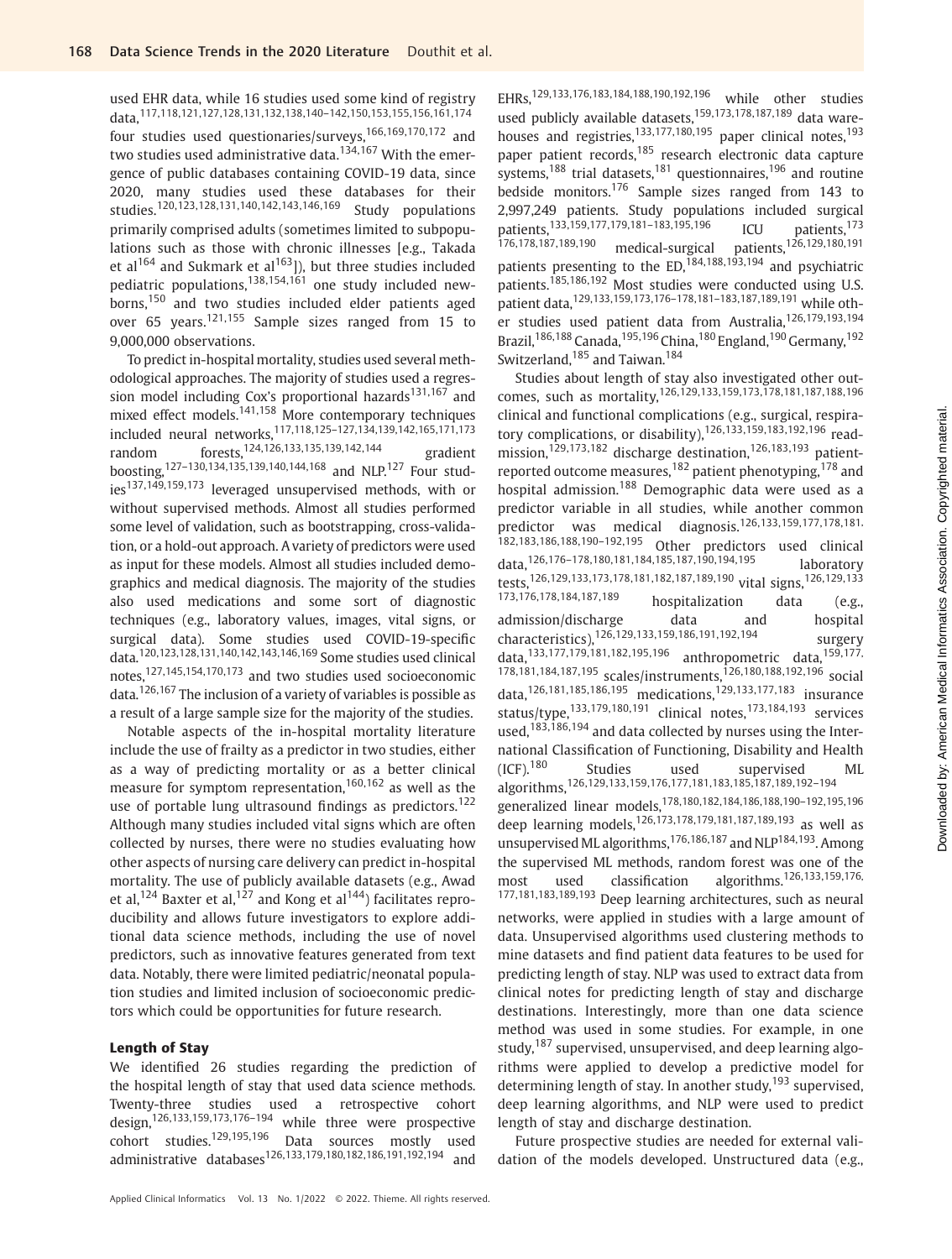clinical notes) and structured data (e.g., administrative data) have commonly been used in the studies. However, we did not find any study that used a combination of both. Further studies are required to incorporate these two types of data in the same prediction model because patient information is typically found in unstructured and structured data. Nursing-generated data were mentioned only in two studies with nursing notes and assessment data using a nonmedical classification (i.e., the ICF). Nurses represent the largest health care profession worldwide and the profession that generates the most data about the patient condition; therefore, failing to use these nursing-generated data could become a significant issue. Further studies should use both unstructured and structured nursing-generated data (e.g., standard nursing terminologies) jointly with the commonly used predictors to build prediction models.

#### Pain

Out of the total of 27 studies that were identified for the topic of pain, 14 used a prospective cohort design,  $197-210$  11 used an observational design,200,204,205,207,210–<sup>216</sup> 6 used a retrospective cohort design,<sup>211,214,215,217–219</sup> 4 used a randomized control trial,  $201,212,220,221$  1 used a cross-sectional design,<sup>222</sup> and 1 used mixed methods.<sup>223</sup> Most studies used questionnaire/survey data,but eight used administrative databases,  $206 - 208,210,212,220 - 222$  seven used mobile devices/sensors,200,203–205,210,216,220 and four used a data warehouse or registry.<sup>198,203,208,214</sup> Study populations were mostly done with adults in the outpatient setting but four were inpatient<sup>197,201,211,223</sup> and one was done with a pediatric population.<sup>205</sup> Although many studies were conducted in the United States, others included China,  $^{213-215,222}$ <br>Australia,  $^{207}$  Canada,  $^{202}$  the Netherlands,  $^{199,212}$ Australia,<sup>207</sup> Canada,<sup>202</sup> the Netherlands,<sup>199,212</sup> Germany,<sup>208,210,211</sup> Norway,<sup>201</sup> Finland,<sup>204</sup> South Korea,<sup>203</sup> Argentina,<sup>219</sup> Portugal,<sup>197</sup> Japan,<sup>209</sup> and Spain.<sup>206</sup> Sample sizes ranged from 10 to 6,316 observations.

Studies explored various outcomesincluding surgical applications such as determination of postsurgical measures based on residual pain,<sup>197</sup> predicting patellofemoral pain 1 year after intervention,<sup>201</sup> predicting neuropathic pain,<sup>202</sup> predicting chronic pain of 7 to 10 years into the future, $217$  predicting complex regional pain syndrome,<sup>207</sup> predicting pain relief for knee osteoarthritis patients,<sup>209</sup> detection of pain,<sup>210,214,216,222</sup> and pain intensity estimation/classification.<sup>205,213,215,220</sup> Other outcomes focused on pain as a predictor of anxiety and depression, coronary heart disease,<sup>199</sup> health status,<sup>218</sup> nondepression, coronary near cancers, nearest and length of stay.<sup>211</sup> For patients with low back pain, societal cost, $2^{12}$  and clinical and sociodemographic predictors of increased disability<sup>221</sup> have been studied. Some outcomes focused on the data science method as a clinical tool such as NLP of pain context from clinical notes. $219,223$  There were several novel data sources included, such as the use of physiologic signals from electroencephalograms (EEG),<sup>213</sup> electromyography,<sup>204,220</sup> spectrogram, $^{205}$  electrodermal activity, $^{216}$  sensor data, $^{200}$ MRIs,198,208,214,222 kinematics/motion data,203,210,220 and medical images.197,198,208,210,214,215,222

Many of these studies have significant impact on nursing, most notably in situations where pain cannot be feasibly assessed (e.g., patients who are nonverbal). The ability to use data science methods for analyzing facial expressions, medical images, vital signs, and other biomechanical data could augment existing conventional methods in classifying and quantifying pain experience. Using EEG and electromyography data have high potential for improving pain assessment. Leveraging ML on geospatial and kinematic data can provide benefits not just for nursing assessment but also in other medical/health disciplines.

#### Patient Safety

We identified seven studies exploring patient safety. The majority of studies were retrospective cohort designs.<sup>52,224-227</sup> Two used cross-sectional designs.<sup>228,229</sup> Four studies used patient safety or incident reports as primary data for analysis,<sup>224,227-229</sup> two used EHR data,  $52,226$  and one used a publicly available dataset.  $225$  Study populations primarily consisted of adult inpatients who had an event or safety report submitted during their inpatient stay.52,226–<sup>229</sup> Studies were based in the United States,<sup>224–226,229</sup> China,<sup>227</sup> Korea,<sup>52</sup> and the United Kingdom.<sup>228</sup> Sample sizes ranged from 348 to 1,740,770 observations.

Studies explored various outcomes, including predicting allergic reactions,<sup>229</sup> classifying medication incidents,<sup>227</sup> identifying falls incidents from event reports,<sup>52,226</sup> identifying drug-to-drug interactions, $225$  and classifying the contents of safety reports.<sup>224,228</sup> Data science methods included NLP,<sup>226</sup> deep neural networks,<sup>227,229</sup> support vector machines,<sup>225,228</sup> logistic regression,<sup>52</sup> and naïve Bayes' classification.<sup>224</sup>

Maintaining patient safety in the inpatient setting requires a high level of diligence and oversight by members of the health care team and primarily rests with nurses who provide the majority of care while patients are hospitalized. Patient safety studies using data science methods could advance the health care team's ability to intervene before events occur or improve the efficiency and accuracy in the classification of patient safety events, so that improvement activities are more focused. While studies of patient safety and the reporting of patient safety events are directly related to the daily work of nurses and their diligence at the bedside, only one study was led by a nurse. $52$  Two other studies included one nurse in the study team.224,226

#### Pressure Injuries

We identified 13 studies for the topic of pressure injuries (PIs). Of these 13 studies, 7 studies used a retrospective cohort design,  $230-236$  3 used a prospective cohort design,<sup>237–239</sup> 1 used a clinical trial,<sup>240</sup> 1 used a cross-sectional design,<sup>241</sup> and 1 used secondary data analysis.<sup>242</sup> A variety of data sources were used for the studies, including EHR data,233,234,238,239 data warehouses,230,231,235,236 a publicly available dataset,  $232$  sensor data,  $240,242$  and surveys as the primary collection tool.<sup>237</sup> The samples across studies were adult patients admitted in hospitals,<sup>230-232,234,236,238,239</sup>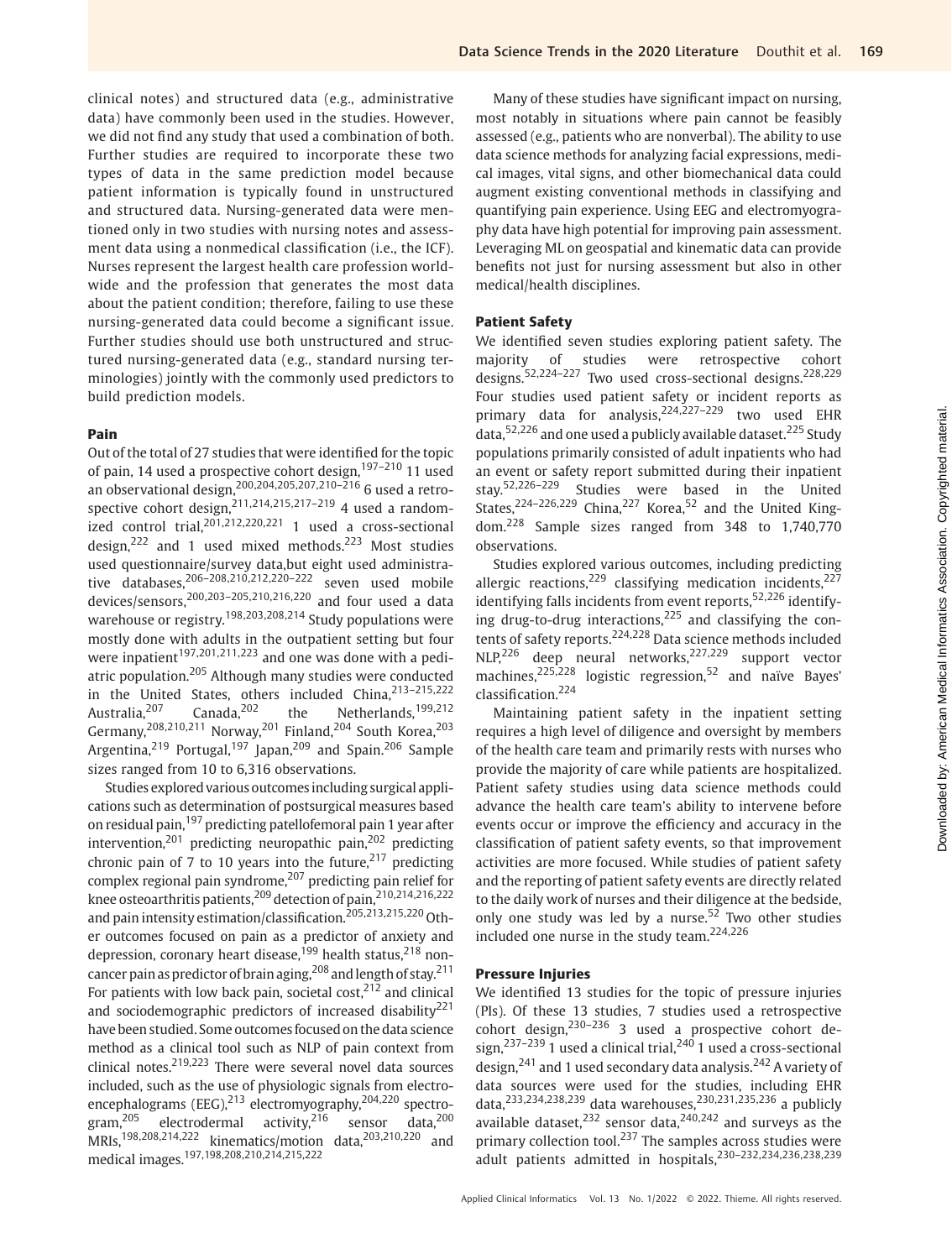adults in residential hospices, $237$  elderly patients in nursing homes  $(NHs)$ ,<sup>241</sup> Medicare beneficiaries,<sup>235</sup> and adults (unspecified).<sup>240,242</sup> Six studies were based in the United States.<sup>230–232,234–236</sup> with other study locations including Brazil,<sup>239</sup> Canada,<sup>240</sup> France,<sup>242</sup> Indonesia,<sup>241</sup> Italy,<sup>237</sup> South Korea,<sup>238</sup> and Taiwan.<sup>233</sup> Sample sizes ranged from 12 to 2,091,058 observations.

Most studies used the incidence rate of PIs as the outcome, except for one study<sup>234</sup> that projected PI closure and two studies $240,242$  that explored PI images. Various data science methods were used to detect or predict PIs including logistic regression,230–232,234,239 generalized estimating equations,<sup>237</sup> multiple regression,<sup>235</sup> path analysis,<sup>241</sup> supervised ML,233,236,238 and imaging processing.240,242 The predominant predictor variables used across studies included demographics and diagnoses, $231-237,239$  followed by clinical assessment data,231,233,235–239,241 Braden's scale,231,232,236,237,239 laboratory tests,233,234,236,238,239 and medications.232,236,239 Two studies used organizational factors such as nursing unit characteristics, nurse job satisfaction, facility types, or rural/urban hospital location.<sup>230,235</sup>

The prevention and management of PIs remains a challenge. The prediction models developed in these studies can help nurses screen high-risk groups and manage risk factors of PIs. The predictive models could create a monitoring system that provides real-time warnings of PI onset or worsening trajectory to nurses and other health care providers and prompt them to personalize PI prevention interventions. The use of bed sheet sensors through PI classification or prediction modeling could develop an automated feedback system with body pressure mapping and consequently, changing posture or redistributing pressure, which would allow remote monitoring.<sup>240</sup> Repositioning in bed could be rescheduled or individualized according to patient conditions. Also, the study by Baernholdt et  $al<sup>230</sup>$ on the predictive impact of organizational factors on PI rates suggests that hospitals should focus on organizational structures to improve nurses' work environments and workflow, so that nurses can enhance PI interventions. Although these predictive models are promising, the generalizability and overfitting possibility need to be carefully considered due to the high heterogeneity of samples across studies and the small sample sizes in some studies. Further validation studies of such risk prediction models are needed.

#### Readmissions

We identified nine studies for the topic of readmissions. Of these nine studies, seven used a retrospective cohort design<sup>243-249</sup> and two used a prospective cohort design.<sup>244,246</sup> Seven studies primarily used EHR data<sup>243-248,250</sup> stored in a data warehouse of the affiliated facility,<sup>243,246,248-250</sup> with one in combination with other data sources that included mobile device sensor data<sup>244</sup> and one with a governmental administrative database (Medicare).<sup>245</sup> Study populations included adults in hospital intensive care,  $173,250$  those hospitalized with medical conditions, $243$  those having had cardiac surgery in a progressive care unit  $(PCU)$ ,<sup>244</sup> and those who utilized Medicare services.<sup>245</sup> Two studies focused on

Medicare patient data,  $245,249$  and one study of Medicare patients included encounter information from a nonhospital setting (i.e., inpatient rehabilitation, skilled nursing, and home health services).<sup>245</sup> Sample sizes ranged from 100 patients<sup>244</sup> to over 1 million patients.<sup>249</sup> Data in each study were collected from health care facilities in the United States.

Risk prediction outcomes in each study included acute care readmissions occurring at 7, 30, or 90 days of hospital discharge. One study looked at readmission back to the ICU.<sup>250</sup> In addition to acute care readmissions, some data were used to predict length of stay of postoperative cardiac patients, $244$  hospital or 180 mortality, $246$  and elective surgery mortality at 30 and 90 days.<sup>249</sup> Studies generally included predictor variables comprising length of stay, gender, number of recent admissions, age, surgical procedure, admission location (e.g., ED, clinic, and physician referral), insurance type, diagnosis, procedures, medication, vital signs, and comorbidities. Methods used to predict readmissions included ML,<sup>173,243,244,246-250</sup> NLP,<sup>173,246,248-250</sup> general linear regression,<sup>173,243,247,248</sup> a combination of statistical modeling and ML,<sup>245</sup> and combined structured and unstructured data neural network.<sup>173</sup> Interestingly, Saleh et  $al^{248}$  used an existing 30-day prediction model to compare strengths of predictors in 7-day readmissions. Only one study focused on social determinants of health that may be predictors in readmissions.<sup>247</sup>

The importance of hospital patient readmissions in a 30 day (or less) time interval is viewed as a quality metric by the Medicare program and other insurers. Reimbursement changes are occurring in government programs that incentivize hospitals for quality and penalize hospitals if quality metrics are not maintained. Nurses have a role in assessment, planning, and implementation of an accurate discharge plan that can help identify patients most at risk for readmission due to health condition, comorbidities, or other risk factors. ML, NLP, and predictive modeling with EHR data can provide valuable information to assist in risk identification of importance to nursing care and discharge planning. As structured and unstructured data in the health record can be combined through the design of multimodal architecture to support understanding of risk reduction, nurses can use these data in the care of at-risk populations.

#### **Staffing**

We identified four studies for the topic of staffing. One study used a prospective cohort design<sup>251</sup> and the remaining three used a retrospective cohort design.<sup>252–254</sup> Three of these studies were conducted in the United States<sup>252-254</sup> with one study<sup>251</sup> using data from a single ICU in an Italian medical center. All studies used a combination of EHR data plus administrative or systems data. $251-254$  Study populations varied with the adult medical-surgical population used in two studies,<sup>251,253</sup> a NH population in one<sup>252</sup> and one study used a pediatric population.<sup>254</sup> Scheduling or workload studies were not discovered in the search. Sample sizes ranged from 148 to 30,679 observations.

Operational outcomes comprised (pediatric) readmissions,<sup>254</sup> the prediction of adverse events,<sup>251</sup> leaving (ED)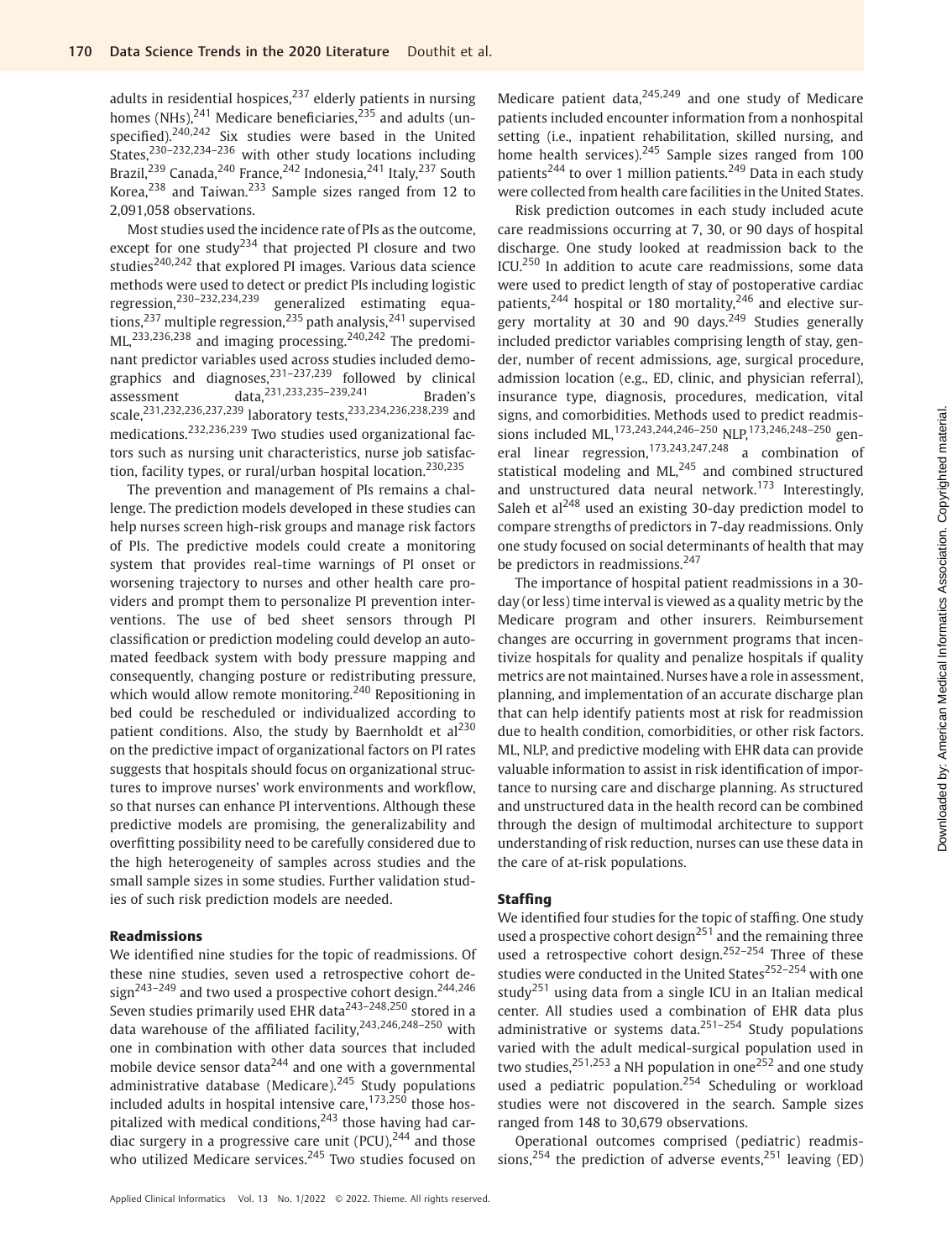without being seen, $^{253}$  and infection risk. $^{252}$  Unadjusted logistic regression was used to evaluate each response on the tool (insurance type, home medical equipment, home nursing, home therapy, and others) with weighted scores assigned to each category. In attempting to determine if a tool (the Patient Acuity and Complexity Score) developed for their study of the prediction of adverse events, the Sanson research group (2020) sought to discriminate between patients having experienced/not experienced a serious event in the discharged unit after intensive care was received. In a study of NH quality, $252$  tree-based gradient-boosting algorithms were used to evaluate the risk of COVID-19 infection (the presence of at least one confirmed COVID-19 resident in the NH). A logistic regression model and two-layer feedforward neural network were also developed using the identified stable predictors (including the number of care personnel/1,000 feet) to serve as benchmark predictive models for comparison.

Interestingly, only one study reported a traditionalmeasure of staffing, $252$  the number of patients per nurse. A new variable, leaving without being seen, $^{253}$  could spark further interest in the layered relationships of systems/administrative data when coupled with what is traditionally termed "clinical data," particularly when clear administrative implications emerge as is the case in this study (administrative actions on ED process variables, e.g., wait times). The collection of data in 1-hour increments<sup>253</sup> could also prove a necessary improvement in studies with administrative variables (e.g., door-to-provider time), yet will demand further methodological scrutiny if the variability of certain hourly measures (number of persons in waiting room) outdistances that of nurse or other provider variables known to impact outcomes.

#### Unit Culture

Only one study explored a unit cultural element using data science methods. This study used the Hospital Survey of Patient Safety Culture to predict if a patient safety event would be voluntarily reported.<sup>255</sup> This study was conducted in the United States with a sample size of 526,645 survey responses.

The study included regression techniques to validate that many of elements of patient safety culture influence the possibility that a patient safety event would be voluntarily reported. Some examples of these elements include communication openness, teamwork, staffing, and hand-offs and transitions. Outcomes explored in this study included frequency of events reported, near-miss events, no potential for harm events, and potential for harm events.

The study included in this review explored how a culture of patient safety influenced voluntary reporting of patient safety events. While an argument could be made that this article may be better suited in the patient safety category, we included this as a unit cultural element due to the impact unit level dynamics have on creating a patient safety culture. More exploration is needed on unit culture using data science methods that could help explain and explore those behaviors from leaders and nurses that promote positive cultures on patient units.

#### **Discussion**

Applications of data science have a profound impact on nursing practice because our ability to meaningfully use data are expanding. Once such area that is apparent in this review is the use of predictive modeling and forecasting. As nursing shortages persist, $256$  a global pandemic introduces complexities to care, and as patient populations are aging with increasing rates of comorbidities, $257$  the need to accurately target interventions, resources, and clinician time is at an all-time high. While the ability of data science to augment nursing practice is not yet fully realized, this review has helped to highlight some specific use in cases and has identified some areas for future development. As noted in the results, the most represented topics were inhospital mortality, pain, and length of stay and the least commonly represented topics included unit culture, burnout, and AI/ML credibility and acceptance. Currently, it is not clear why some topics were more represented in the literature aside from the possibility of data availability. For instance, unit culture most likely did not have the quantity of data readily available to analyze in comparison to inhospital mortality. However, as single year cannot determine the coverage of science, future iterations of this review should note year-to-year trends.

This rapid review highlights the important intersections between nursing practice and data science. We were able to examine both patient-centered topics (such as pain) and clinician-centered topics (such as burnout), calling attention to the multifaceted approaches in which data science can support and study nursing practice. In this review, we opted to include studies that were conducted by nonnurse authors and studies that were conducted on nonnurse populations. While nursing is a unique discipline defined by a diverse set of roles in a variety of health care settings, the inclusion of works that are relevant to nursing practice but studied among nonnursing populations, provides useful information. Foremost, this informs us of data science trends that are transforming health care, giving us insight into how nursing may change, or how nursing may support the latest practice recommendations. Additionally, this provides the informatics community insights into work that needs to be validated in nurse populations. We have identified several areas for future work in the discussion, including gaps in nurse-focused research. The necessary inclusion of these multidisciplinary studies among a nursing-focused review also raises the question of whether or not the informatics community is utilizing nurses and nursing data frequently enough, especially when considering data science methods. As nurses make up the largest portion of clinicians in health care, the volume of data and availability of patients is not a barrier. Continual assessments of nursing presence among studies that examine nurse-relevant topics are important to ensure representation of nursing in data science.

Finally, the year 2020 presented unique challenges, as the COVID-19 pandemic impacted research and hospital operations,<sup>258</sup> publication times, and research foci. For this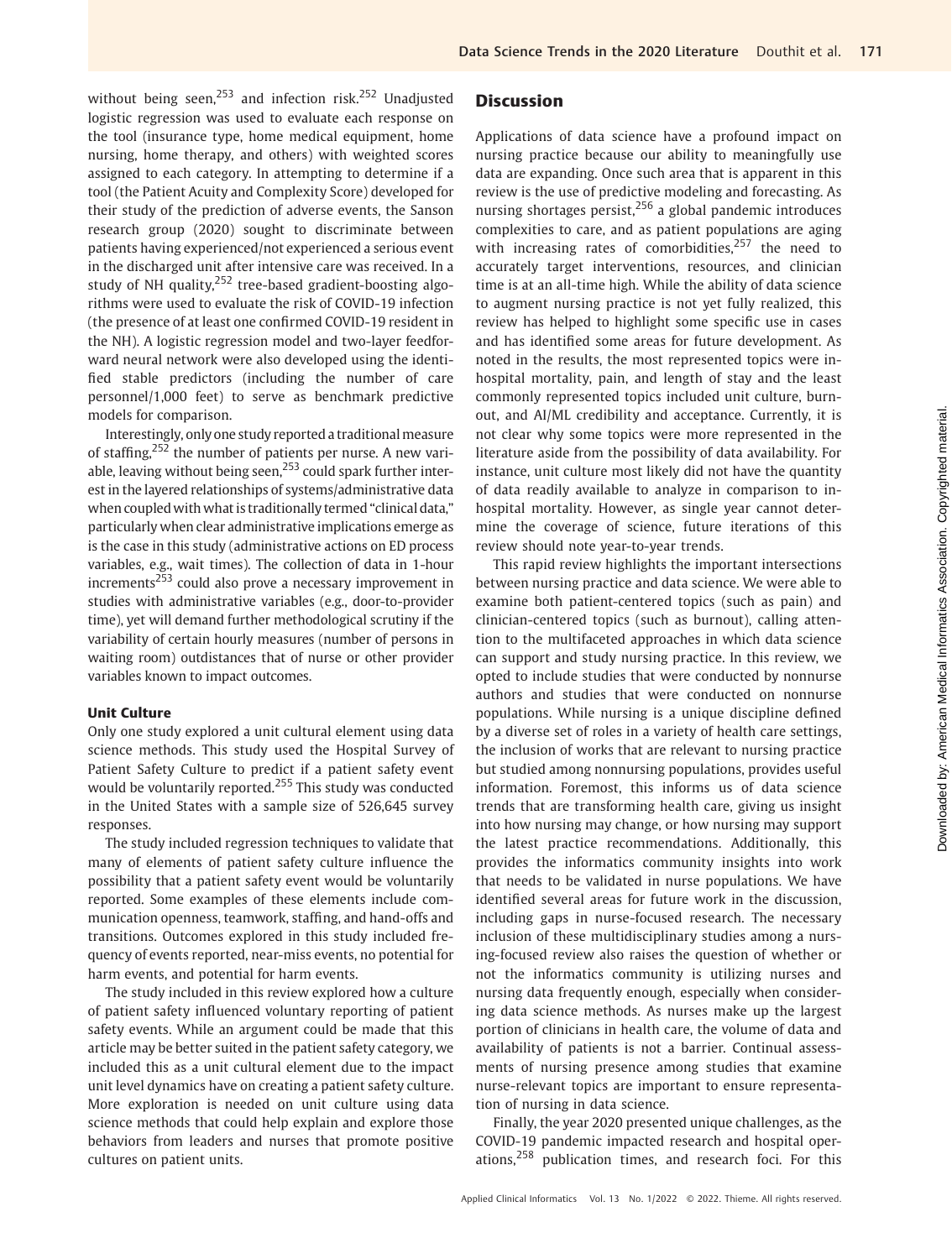reason, we expected that a large amount of literature to focus on addressing the pandemic. Somewhat surprisingly, only 16 of the 244 unique articles included in this review addressed COVID-19 (albeit we did not specifically search for COVID-19-related articles). There was also significant attention on racial justice in 2020, so we examined whether any articles addressed racial bias. Only one study<sup>235</sup> included an emphasis on race-based health inequities. These low counts could be due to publishing times and should be examined in reviews of the literature for 2021.

# Limitations

This review had three notable limitations. First, the rapid search strategy and screening process was designed to be nonexhaustive. While the purpose of this review was to provide a high-level overview of nursing-relevant literature using data science methods, it is possible that not all of the relevant literature was captured for each topic. Second, the abstract review and literature inclusion process was conducted by single authors (i.e., validation of inclusion was not done by a second reviewer). While this was necessary to help expedite this rapid review, the omission of validation by a second reviewer may have yielded different results and introduced bias. Third, not all topics related to nursing practice were included in this review. While this is not possible, every effort was made to include a representative sample of topics as determined by the literature and indepth discussion among the nurse authors.

# Conclusion

The intersection of nursing and data science provides new opportunities to improve health care by augmenting care processes. This rapid literature review has revealed several areas that have been widely studied in the past year, and some that could benefit from more research. In particular, effort should be made in improving the availability of nursing generated data in an interoperable form. It is in the best interest of the informatics community to monitor the most current trends in data science across different disciplines, as the latest methods are only helpful if they can be applied to real-world practice. Nursing is especially rife with opportunity, as it permeates inpatient, outpatient, and community settings, with nurses generating data at exponential rates.

# Clinical Relevance Statement

An understanding of how data science methods influence research regarding nursing-relevant patient outcomes and clinical processes is important for nurses and the health informatics community. Data science is shaping how nursing can be practiced and how care can be delivered, as is evidenced by the literature highlighted in this review. Examining such literature is crucial to monitoring the uptake of research into real-world practice.

# Multiple Choice Questions

- 1. Of all the studies included in this review, which topics had the most representation?
	- a. In-hospital mortality, pain, and length of stay
	- b. Unit culture, burnout, and AI/ML credibility and acceptance
	- c. Health care cost and utilization, complex care, and falls
	- d. Pressure injuries, until culture, and falls

Correct Answer: The correct answer is option a. While the other topics had representative literature, in-hospital mortality, pain, and length of stay were most frequently represented. By understanding what topics are most frequently represented (and those that are less frequently represented) in the literature, we may make informed decisions regarding our approach to future research.

- 2. What method was used to identify the literature in this review?
	- a. Natural language processing
	- b. Deep learning model
	- c. Rapid literature review
	- d. Systematic literature review

Correct Answer: The correct answer is option c. This review followed a rapid literature review protocol. We examined data science methods such as natural language processing and deep learning, but these methods were not used to conduct this review. A systematic review follows a more robust protocol, but we opted to report our findings following rapid review to expedite the dissemination of this 2020 review.

#### Protection of Human and Animal Subject

This research does not involve human subjects.

### Funding

This study was funded by the Agency for Healthcare Research and Quality and the Patient-Centered Outcomes Research Institute (grant: K12 HS026395) as well as the resources and use of facilities at the Department of Veterans Affairs, Tennessee Valley Healthcare System.

#### Conflict of Interest

None declared.

### References

- 1 Johnson KE, McMorris BJ, Raynor LA, Monsen KA. What big size you have! Using effect sizes to determine the impact of public health nursing interventions. Appl Clin Inform 2013;4(03): 434–444
- 2 Roosan D, Del Fiol G, Butler J, et al. Feasibility of population health analytics and data visualization for decision support in the infectious diseases domain: a pilot study. Appl Clin Inform 2016;7(02):604–623
- 3 Zhou Y, Zhao L, Zhou N, et al. Predictive big data analytics using the UK biobank data. Sci Rep 2019;9(01):6012
- 4 Center for Nursing Informatics. 2019 Nursing Knowledge: Big Data Science Conference. Accessed December 24, 2021 at: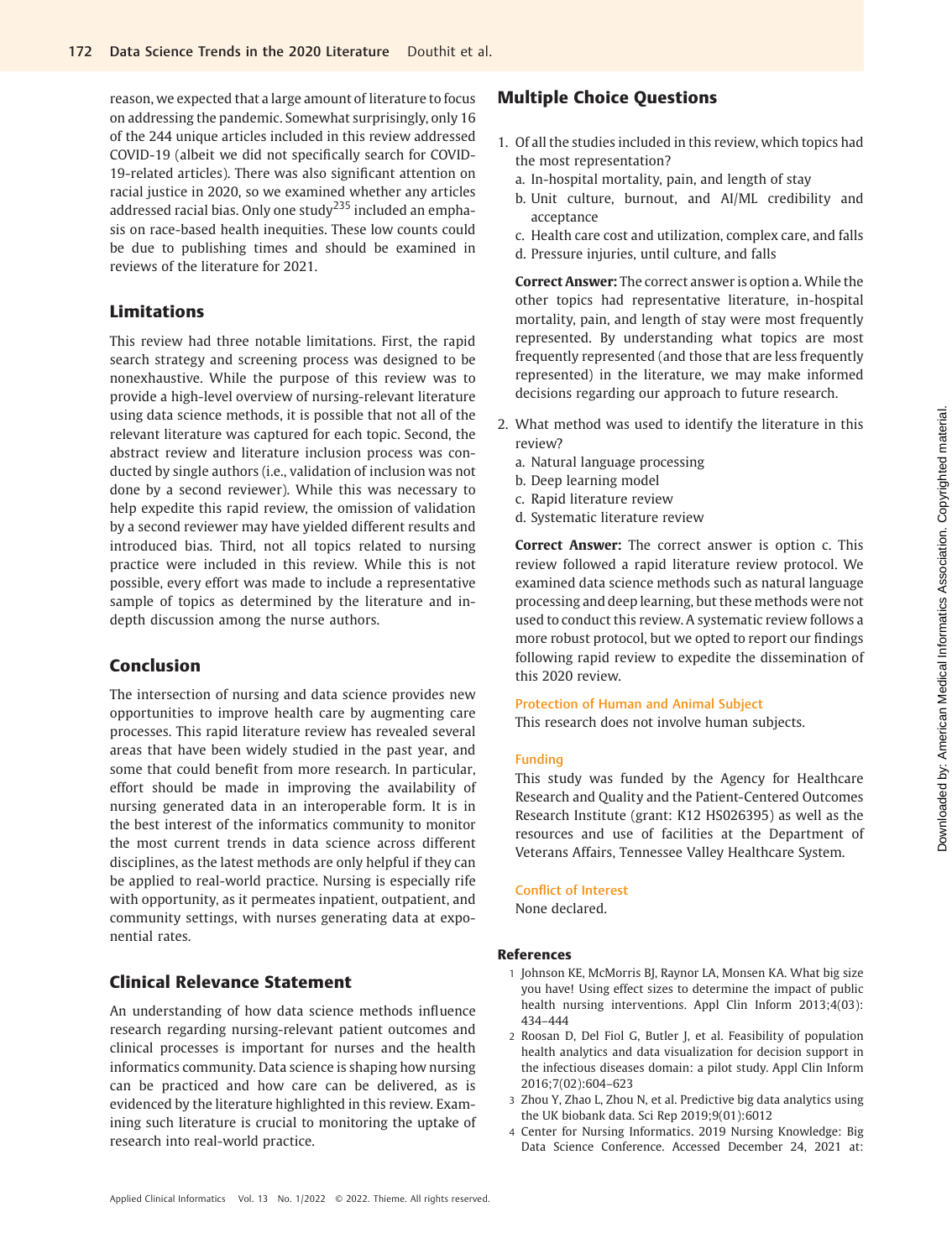[https://nursing.umn.edu/centers/center-nursing-informatic](https://nursing.umn.edu/centers/center-nursing-informatics/previous-conferences/2019-nursing-knowledge-big-data-science)[s/previous-conferences/2019-nursing-knowledge-big-data](https://nursing.umn.edu/centers/center-nursing-informatics/previous-conferences/2019-nursing-knowledge-big-data-science)[science](https://nursing.umn.edu/centers/center-nursing-informatics/previous-conferences/2019-nursing-knowledge-big-data-science)

- 5 Grant MJ, Booth A. A typology of reviews: an analysis of 14 review types and associated methodologies. Health Info Libr J 2009;26(02):91–108
- 6 Jones TL. Outcome measurement in nursing: imperatives, ideals, history, and challenges. Online J Issues Nurs 2016;21(02):1
- 7 Heslop L, Lu S, Xu X. Nursing-sensitive indicators: a concept analysis. J Adv Nurs 2014;70(11):2469–2482
- 8 Ouzzani M, Hammady H, Fedorowicz Z, Elmagarmid A. Rayyan-a web and mobile app for systematic reviews. Syst Rev 2016;5(01):210
- 9 Choi K, Choi SJ, Kim ES. Computer-Aided Diagonosis for Colorectal Cancer using Deep Learning with Visual Explanations. Annu Int Conf IEEE Eng Med Biol Soc 2020;2020:1156–1159
- 10 Hatwell J, Gaber MM, Atif Azad RM. Ada-WHIPS: explaining AdaBoost classification with applications in the health sciences. BMC Med Inform Decis Mak 2020;20(01):250
- 11 Mensa E, Colla D, Dalmasso M, et al. Violence detection explanation via semantic roles embeddings. BMC Med Inform Decis Mak 2020;20(01):263
- 12 Hanson A, Haddad LM. Nursing Rights of Medication Administration. In: StatPearls. Treasure Island, FL: StatPearls; 2021
- 13 Malley A, Kenner C, Kim T, Blakeney B. The role of the nurse and the preoperative assessment in patient transitions. AORN J 2015; 102(02):181.e1–181.e9
- 14 Farid M, Purdy N, Neumann WP. Using system dynamics modelling to show the effect of nurse workload on nurses' health and quality of care. Ergonomics 2020;63(08):952–964
- 15 Silva E, Aguiar J, Reis LP, Sá JOE, Gonçalves J, Carvalho V. Stress among Portuguese medical students: the EuStress solution. J Med Syst 2020;44(02):45
- 16 Bodenheimer T, Sinsky C. From triple to quadruple aim: care of the patient requires care of the provider. Ann Fam Med 2014;12 (06):573–576
- 17 Jones A, Bronskill SE, Seow H, Junek M, Feeny D, Costa AP. Associations between continuity of primary and specialty physician care and use of hospital-based care among communitydwelling older adults with complex care needs. PLoS One 2020; 15(06):e0234205
- 18 Knox S, Downer B, Haas A, Middleton A, Ottenbacher KJ. Dementia severity associated with increased risk of potentially preventable readmissions during home health care. J Am Med Dir Assoc 2020;21(04):519–524.e3
- 19 Osakwe ZT, Sosina OA, Agu N, Fleur-Calixte RS. Home health agency factors associated with acute care hospitalization and emergency department use. Home Healthc Now 2020;38(02): 92–97
- 20 Chase JD, Russell D, Huang L, Hanlon A, O'Connor M, Bowles KH. Relationships between race/ethnicity and health care utilization among older post-acute home health care patients. J Appl Gerontol 2020;39(02):201–213
- 21 Courtright KR, Jordan L, Murtaugh CM, et al. Risk factors for longterm mortality and patterns of end-of-life care among medicare sepsis survivors discharged to home health care. JAMA Netw Open 2020;3(02):e200038–e200038
- 22 Griffith KN, Prentice JC, Mohr DC, Conlin PR. Predicting 5- and 10-year mortality risk in older adults with diabetes. Diabetes Care 2020;43(08):1724–1731
- 23 Manz CR, Chen J, Liu M, et al. Validation of a machine learning algorithm to predict 180-day mortality for outpatients with cancer. JAMA Oncol 2020;6(11):1723–1730
- 24 Schluter PJ, Askew DA, Jamieson HA, Arnold EP. Urinary and fecal incontinence are independently associated with falls risk among older women and men with complex needs: A national population study. Neurourol Urodyn 2020;39(03):945–953
- 25 Ahlström G, Axmon A, Sandberg M, Hultqvist J. Specialist psychiatric health care utilization among older people with

intellectual disability - predictors and comparisons with the general population: a national register study. BMC Psychiatry 2020;20(01):70

- 26 Schultebraucks K, Shalev AY, Michopoulos V, et al. A validated predictive algorithm of post-traumatic stress course following emergency department admission after a traumatic stressor. Nat Med 2020;26(07):1084–1088
- 27 Kuo YH, Chan NB, Leung JMY, et al. An integrated approach of machine learning and systems thinking for waiting time prediction in an emergency department. Int J Med Inform 2020;139:104143
- 28 Kogan E, Twyman K, Heap J, Milentijevic D, Lin JH, Alberts M. Assessing stroke severity using electronic health record data: a machine learning approach. BMC Med Inform Decis Mak 2020; 20(01):8
- 29 Tsiklidis EJ, Sims C, Sinno T, Diamond SL. Using the National Trauma Data Bank (NTDB) and machine learning to predict trauma patient mortality at admission. PLoS One 2020;15(11): e0242166
- 30 Schuler A, O'Súilleabháin L, Rinetti-Vargas G, et al. Assessment of value of neighborhood socioeconomic status in models that use electronic health record data to predict health care use rates and mortality. JAMA Netw Open 2020;3(10):e2017109
- 31 Plante TB, Blau AM, Berg AN, et al. Development and external validation of a machine learning tool to rule out covid-19 among adults in the emergency department using routine blood tests: a large, multicenter, real-world study. J Med Internet Res 2020;22 (12):e24048
- 32 Klang E, Barash Y, Soffer S, et al. Promoting head CT exams in the emergency department triage using a machine learning model. Neuroradiology 2020;62(02):153–160
- 33 Li J, Li BY, Wei ZJ, Zhao YZ, Li TS. Application research on gated recurrent unit deep learning prediction and graded early warning of emergency department visits based on meteorological environmental data. Biomed Environ Sci 2020;33(10):817–820
- 34 Jang SB, Lee SH, Lee DE, et al. Deep-learning algorithms for the interpretation of chest radiographs to aid in the triage of COVID-19 patients: A multicenter retrospective study. PLoS One 2020; 15(11):e0242759
- 35 Jang DH, Kim J, Jo YH, et al. Developing neural network models for early detection of cardiac arrest in emergency department. Am J Emerg Med 2020;38(01):43–49
- 36 Huang Y, Xu C, Ji M, Xiang W, He D. Medical service demand forecasting using a hybrid model based on ARIMA and self-adaptive filtering method. BMC Med Inform Decis Mak 2020;20(01):237
- 37 Fernandes M, Mendes R, Vieira SM, et al. Predicting Intensive Care Unit admission among patients presenting to the emergency department using machine learning and natural language processing. PLoS One 2020;15(03):e0229331
- 38 Topaz M, Woo K, Ryvicker M, Zolnoori M, Cato K. Home healthcare clinical notes predict patient hospitalization and emergency department visits. Nurs Res 2020;69(06):448–454
- 39 Langer T, Favarato M, Giudici R, et al. Development of machine learning models to predict RT-PCR results for severe acute respiratory syndrome coronavirus 2 (SARS-CoV-2) in patients with influenza-like symptoms using only basic clinical data. Scand J Trauma Resusc Emerg Med 2020;28(01):113
- 40 Lee YS, Choi EJ, Kim YH, Park HA. Factors influencing falls in highand low-risk patients in a tertiary hospital in Korea. J Patient Saf 2020;16(04):e376–e382
- 41 Lindberg DS, Prosperi M, Bjarnadottir RI, et al. Identification of important factors in an inpatient fall risk prediction model to improve the quality of care using EHR and electronic administrative data: a machine-learning approach. Int J Med Inform 2020;143:104272
- 42 Moskowitz G, Egorova NN, Hazan A, Freeman R, Reich DL, Leipzig RM. Using electronic health records to enhance predictions of fall risk in inpatient settings. Jt Comm J Qual Patient Saf 2020;46 (04):199–206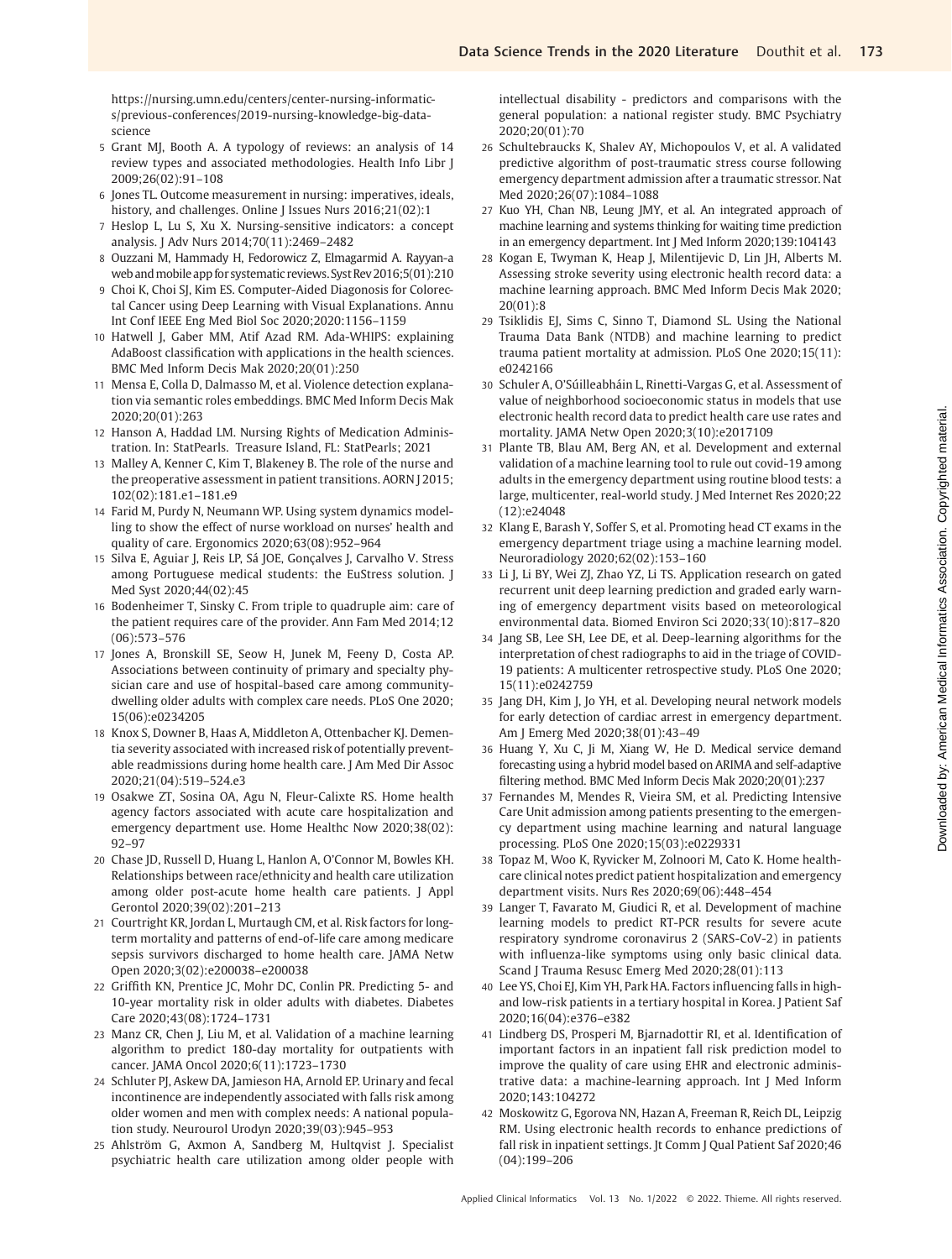- 43 Stubbs B, Perara G, Koyanagi A, et al. Risk of hospitalized falls and hip fractures in 22,103 older adults receiving mental health care vs 161,603 controls: a large cohort study. J Am Med Dir Assoc 2020;21(12):1893–1899
- 44 Tago M, Katsuki NE, Oda Y, Nakatani E, Sugioka T, Yamashita SI. New predictive models for falls among inpatients using public ADL scale in Japan: A retrospective observational study of 7,858 patients in acute care setting. PLoS One 2020;15(07):e0236130
- 45 Womack JA, Murphy TE, Bathulapalli H, et al. Serious falls in middle-aged veterans: development and validation of a predictive risk model. J Am Geriatr Soc 2020;68(12):2847–2854
- 46 Ye C, Li J, Hao S, et al. Identification of elders at higher risk for fall with statewide electronic health records and a machine learning algorithm. Int J Med Inform 2020;137:104105
- 47 Zhao M, Li S, Xu Y, Su X, Jiang H. Developing a scoring model to predict the risk of injurious falls in elderly patients: a retrospective case-control study in multicenter acute hospitals. Clin Interv Aging 2020;15:1767–1778
- 48 Buisseret F, Catinus L, Grenard R, et al. Timed up and go and sixminute walking tests with wearable inertial sensor: one step further for the prediction of the risk of fall in elderly nursing home people. Sensors (Basel) 2020;20(11):E3207
- 49 Cella A, De Luca A, Squeri V, et al. Development and validation of a robotic multifactorial fall-risk predictive model: a one-year prospective study in community-dwelling older adults. PLoS One 2020;15(06):e0234904
- 50 Hsu YC, Weng HH, Kuo CY, Chu TP, Tsai YH. Prediction of fall events during admission using eXtreme gradient boosting: a comparative validation study. Sci Rep 2020;10(01):16777
- 51 Imoto D, Sawada K, Horii M, et al. Factors associated with falls in Japanese polio survivors. Disabil Rehabil 2020;42(13): 1814–1818
- 52 Jung H, Park HA, Hwang H. Improving prediction of fall risk using electronic health record data with various types and sources at multiple times. Comput Inform Nurs 2020;38(03):157–164
- 53 Rehman RZU, Zhou Y, Del Din S, et al. Gait analysis with wearables can accurately classify fallers from non-fallers: a step toward better management of neurological disorders. Sensors (Basel) 2020;20(23):E6992
- 54 Suzuki M, Yamamoto R, Ishiguro Y, Sasaki H, Kotaki H. Deep learning prediction of falls among nursing home residents with Alzheimer's disease. Geriatr Gerontol Int 2020;20(06):589–594
- 55 Casilari E, Lora-Rivera R, García-Lagos F. A study on the application of convolutional neural networks to fall detection evaluated with multiple public datasets. Sensors (Basel) 2020;20(05): E1466
- 56 Charles A, Buckinx F, Locquet M, et al. Prediction of adverse outcomes in nursing home residents according to intrinsic capacity proposed by the World Health Organization. J Gerontol A Biol Sci Med Sci 2020;75(08):1594–1599
- 57 Chen PL, Lin HY, Ong JR, Ma HP. Development of a fall-risk assessment profile for community-dwelling older adults by using the National Health Interview Survey in Taiwan. BMC Public Health 2020;20(01):234
- 58 Lee SK, Ahn J, Shin JH, Lee JY. Application of machine learning methods in nursing home research. Int J Environ Res Public Health 2020;17(17):E6234
- 59 Magnuszewski L, Swietek M, Kasiukiewicz A, Kuprjanowicz B, Baczek J, Beata Wojszel Z. Health, functional and nutritional determinants of falls experienced in the previous year-a crosssectional study in a geriatric ward. Int J Environ Res Public Health 2020;17(13):E4768
- 60 Umegaki H, Makino T, Uemura K, et al. Falls in communitydwelling prefrail older adults. Health Soc Care Community 2020; 28(01):110–115
- 61 Martinez M, De Leon PL. Falls risk classification of older adults using deep neural networks and transfer learning. IEEE J Biomed Health Inform 2020;24(01):144–150
- 62 Zhao J, Liang G, Huang H, et al. Identification of risk factors for falls in postmenopausal women: a systematic review and metaanalysis. Osteoporos Int 2020;31(10):1895–1904
- 63 Manis DR, McArthur C, Costa AP. Associations with rates of falls among home care clients in Ontario, Canada: a populationbased, cross-sectional study. BMC Geriatr 2020;20(01):80
- 64 Bucher BT, Shi J, Ferraro JP, et al. Portable automated surveillance of surgical site infections using natural language processing: development and validation. Ann Surg 2020;272(04):629–636
- 65 Chang B, Sun Z, Peiris P, Huang ES, Benrashid E, Dillavou ED. Deep learning-based risk model for best management of closed groin incisions after vascular surgery. J Surg Res 2020;254:408-416
- 66 Mancini A, Vito L, Marcelli E, et al. Machine learning models predicting multidrug resistant urinary tract infections using "DsaaS". BMC Bioinformatics 2020;21(Suppl 10):347
- 67 Mull HJ, Stolzmann KL, Shin MH, Kalver E, Schweizer ML, Branch-Elliman W. Novel method to flag cardiac implantable device infections by integrating text mining with structured data in the veterans health administration's electronic medical record. JAMA Netw Open 2020;3(09):e2012264–e2012264
- 68 Zachariah P, Sanabria E, Liu J, Cohen B, Yao D, Larson E. Novel strategies for predicting healthcare-associated infections at admission: implications for nursing care. Nurs Res 2020;69(05):399–403
- 69 McHaney-Lindstrom M, Hebert C, Miller H, Moffatt-Bruce S, Root E. Network analysis of intra-hospital transfers and hospital onset clostridium difficile infection. Health Info Libr J 2020;37(01): 26–34
- 70 Meng L, Li J, He Y, et al. The risk factors analysis and establishment of an early warning model for healthcare-associated infections after pediatric cardiac surgery: A STROBE-compliant observational study. Medicine (Baltimore) 2020;99(49):e23324
- 71 Park JI, Bliss DZ, Chi CL, Delaney CW, Westra BL. Knowledge discovery with machine learning for hospital-acquired catheterassociated urinary tract infections. Comput Inform Nurs 2020;38 (01):28–35
- 72 Cai Y, Zhang W, Zhang R, Cui X, Fang J. Combined use of three machine learning modeling methods to develop a ten-gene signature for the diagnosis of ventilator-associated pneumonia. Med Sci Monit 2020;26:e919035
- 73 Chen CY, Lin WC, Yang HY. Diagnosis of ventilator-associated pneumonia using electronic nose sensor array signals: solutions to improve the application of machine learning in respiratory research. Respir Res 2020;21(01):45
- 74 Poissy J, Damonti L, Bignon A, et al; FUNGINOS Allfun French Study Groups. Risk factors for candidemia: a prospective matched case-control study. Crit Care 2020;24(01):109
- 75 Ames CP, Smith JS, Gum JL, et al; European Spine Study Group and International Spine Study Group. Utilization of predictive modeling to determine episode of care costs and to accurately identify catastrophic cost nonwarranty outlier patients in adult spinal deformity surgery: a step toward bundled payments and risk sharing. Spine 2020;45(05):E252–E265
- 76 Coleman BC, Fodeh S, Lisi AJ, et al. Exploring supervised machine learning approaches to predicting Veterans Health Administration chiropractic service utilization. Chiropr Man Therap 2020; 28(01):47
- 77 de Carvalho LSF, Gioppato S, Fernandez MD, et al. Machine learning improves the identification of individuals with higher morbidity and avoidable health costs after acute coronary syndromes. Value Health 2020;23(12):1570–1579
- 78 Hyer JM, Paredes AZ, White S, Ejaz A, Pawlik TM. Assessment of utilization efficiency using machine learning techniques: A study of heterogeneity in preoperative healthcare utilization among super-utilizers. Am J Surg 2020;220(03):714–720
- 79 Lerner J, Ruppenkamp J, Etter K, et al. Preoperative behavioral health, opioid, and antidepressant utilization and 2-year costs after spinal fusion-revelations from cluster analysis. Spine 2020; 45(02):E90–E98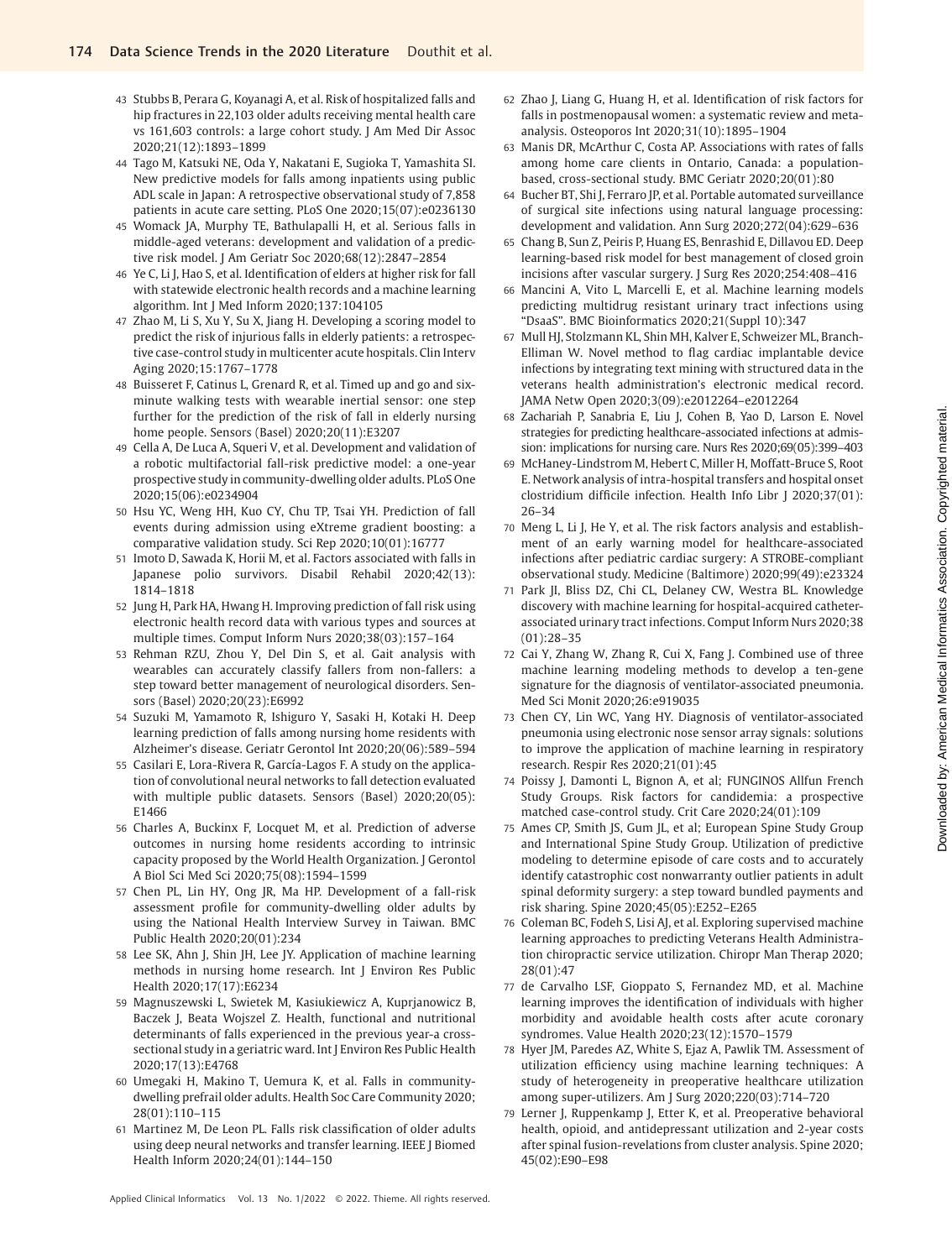- 80 Luo L, Li J, Lian S, et al. Using machine learning approaches to predict high-cost chronic obstructive pulmonary disease patients in China. Health Informatics J 2020;26(03):1577–1598
- 81 Mazumdar M, Lin JJ, Zhang W, et al. Comparison of statistical and machine learning models for healthcare cost data: a simulation study motivated by Oncology Care Model (OCM) data. BMC Health Serv Res 2020;20(01):350
- 82 Mortani Barbosa EJ Jr., Kelly K. Statistical modeling can determine what factors are predictive of appropriate follow-up in patients presenting with incidental pulmonary nodules on CT. Eur J Radiol 2020;128:109062
- 83 Ng SHX, Rahman N, Ang IYH, et al. Characterising and predicting persistent high-cost utilisers in healthcare: a retrospective cohort study in Singapore. BMJ Open 2020;10(01):e031622
- 84 Wong ES, Schuttner L, Reddy A. Does machine learning improve prediction of VA primary care reliance? Am J Manag Care 2020; 26(01):40–44
- 85 Xie Y, Nguyen QD, Hamzah H, et al. Artificial intelligence for teleophthalmology-based diabetic retinopathy screening in a national programme: an economic analysis modelling study. Lancet Digit Health 2020;2(05):e240–e249
- 86 Chen S, Bergman D, Miller K, Kavanagh A, Frownfelter J, Showalter J. Using applied machine learning to predict healthcare utilization based on socioeconomic determinants of care. Am J Manag Care 2020;26(01):26–31
- 87 Chien I, Enrique A, Palacios J, et al. A machine learning approach to understanding patterns of engagement with internet-delivered mental health interventions. JAMA Netw Open 2020;3(07): e2010791
- 88 Zonta G, Malagù C, Gherardi S, et al. Clinical validation results of an innovative non-invasive device for colorectal cancer preventive screening through fecal exhalation analysis. Cancers (Basel) 2020;12(06):1471
- 89 Hong JC, Eclov NCW, Dalal NH, et al. System for high-intensity evaluation during radiation therapy (SHIELD-RT): a prospective randomized study of machine learning-directed clinical evaluations during radiation and chemoradiation. J Clin Oncol 2020;38 (31):3652–3661
- 90 Santilli AML, Jamzad A, Janssen NNY, et al. Perioperative margin detection in basal cell carcinoma using a deep learning framework: a feasibility study. Int J CARS 2020;15(05): 887–896
- 91 Rozenblum R, Rodriguez-Monguio R, Volk LA, et al. Using a machine learning system to identify and prevent medication prescribing errors: a clinical and cost analysis evaluation. Jt Comm J Qual Patient Saf 2020;46(01):3–10
- 92 Guntuku SC, Schwartz HA, Kashyap A, et al. Variability in language used on social media prior to hospital visits. Sci Rep 2020;10(01):4346
- 93 Chong LR, Tsai KT, Lee LL, Foo SG, Chang PC. Artificial intelligence predictive analytics in the management of outpatient mri appointment no-shows. AJR Am J Roentgenol 2020;215(05): 1155–1162
- 94 Akbarzadeh Khorshidi H, Hassani-Mahmooei B, Haffari G. An interpretable algorithm on post-injury health service utilization patterns to predict injury outcomes. J Occup Rehabil 2020;30 (03):331–342
- 95 Lauffenburger JC, Mahesri M, Choudhry NK. Not there yet: using data-driven methods to predict who becomes costly among lowcost patients with type 2 diabetes. BMC Endocr Disord 2020;20 (01):125
- 96 Wilson FA, Zallman L, Pagán JA, et al. Comparison of use of health care services and spending for unauthorized immigrants vs authorized immigrants or US citizens using a machine learning model. JAMA Netw Open 2020;3(12):e2029230
- 97 Benitez AE, Musinguzi N, Bangsberg DR, et al. Super learner analysis of real-time electronically monitored adherence to antiretroviral therapy under constrained optimization and com-

parison to non-differentiated care approaches for persons living with HIV in rural Uganda. J Int AIDS Soc 2020;23(03):e25467

- 98 Yu AT, Shakya R, Adhikari B, et al. A cluster-based, spatialsampling method for assessing household healthcare utilization patterns in resource-limited settings. Clin Infect Dis 2020;71 (Suppl 3):S239–S247
- 99 Assaf D, Gutman Y, Neuman Y, et al. Utilization of machinelearning models to accurately predict the risk for critical COVID-19. Intern Emerg Med 2020;15(08):1435–1443
- 100 Brown AW, Lee M, Lennon RJ, Niewczyk PM. Functional performance and discharge setting predict outcomes 3 months after rehabilitation hospitalization for stroke. J Stroke Cerebrovasc Dis 2020;29(05):104746
- 101 Cholankeril G, Podboy A, Aivaliotis VI, et al. Association of digestive symptoms and hospitalization in patients with SARS-CoV-2 infection. Am J Gastroenterol 2020;115(07):1129–1132
- 102 Hao B, Sotudian S, Wang T, et al. Early prediction of level-of-care requirements in patients with COVID-19. eLife 2020;9:9
- 103 Jehi L, Ji X, Milinovich A, et al. Development and validation of a model for individualized prediction of hospitalization risk in 4,536 patients with COVID-19. PLoS One 2020;15(08):e0237419
- 104 Russell D, Luth EA, Ryvicker M, Bowles KH, Prigerson HG. Live discharge from hospice due to acute hospitalization: the role of neighborhood socioeconomic characteristics and race/ethnicity. Med Care 2020;58(04):320–328
- 105 Schrauben SJ, Chen HY, Lin E, et al; CRIC Study Investigators. Hospitalizations among adults with chronic kidney disease in the United States: a cohort study. PLoS Med 2020;17(12): e1003470
- 106 Steurer MA, Costello J, Baer RJ, et al. Cohort study of respiratory hospital admissions, air quality and sociodemographic factors in preterm infants born in California. Paediatr Perinat Epidemiol 2020;34(02):130–138
- 107 Temkin-Greener H, Wang S, Caprio T, Mukamel DB, Cai S. Obesity among nursing home residents: association with potentially avoidable hospitalizations. J Am Med Dir Assoc 2020;21(09): 1331–1335
- 108 Williams BA, Geba D, Cordova JM, Shetty SS. A risk prediction model for heart failure hospitalization in type 2 diabetes mellitus. Clin Cardiol 2020;43(03):275–283
- 109 Wu SS, Bellantoni M, Weiner JP. Geriatric syndrome risk factors among hospitalized postacute Medicare patients. Am J Manag Care 2020;26(10):e319–e326
- 110 Azar KMJ, Shen Z, Romanelli RJ, et al. Disparities in outcomes among COVID-19 patients in a large health care system in California. Health Aff (Millwood) 2020;39(07):1253–1262
- 111 Wang A, Kho AN, French DD. Association of the Robert Wood Johnson Foundations' social determinants of health and Medicare hospitalisations for ischaemic strokes: a cross-sectional data analysis. Open Heart 2020;7(01):e001189
- 112 Rough K, Dai AM, Zhang K, et al. Predicting inpatient medication orders from electronic health record data. Clin Pharmacol Ther 2020;108(01):145–154
- 113 Ioannou GN, Locke E, Green P, et al. Risk factors for hospitalization, mechanical ventilation, or death among 10 131 US veterans with SARS-CoV-2 infection. JAMA Netw Open 2020;3(09): e2022310
- 114 Phillips AZ, Rodriguez HPUS. U.S. county "food swamp" severity and hospitalization rates among adults with diabetes: A nonlinear relationship. Soc Sci Med 2020;249:112858
- 115 Colón-Emeric CS, Huang J, Pieper CF, Bettger JP, Roth DL, Sheehan OC. Cost trajectories as a measure of functional resilience after hospitalization in older adults. Aging Clin Exp Res 2020;32(12): 2595–2601
- 116 Zulman DM, Maciejewski ML, Grubber JM, et al. Patient-reported social and behavioral determinants of health and estimated risk of hospitalization in high-risk veterans affairs patients. JAMA Netw Open 2020;3(10):e2021457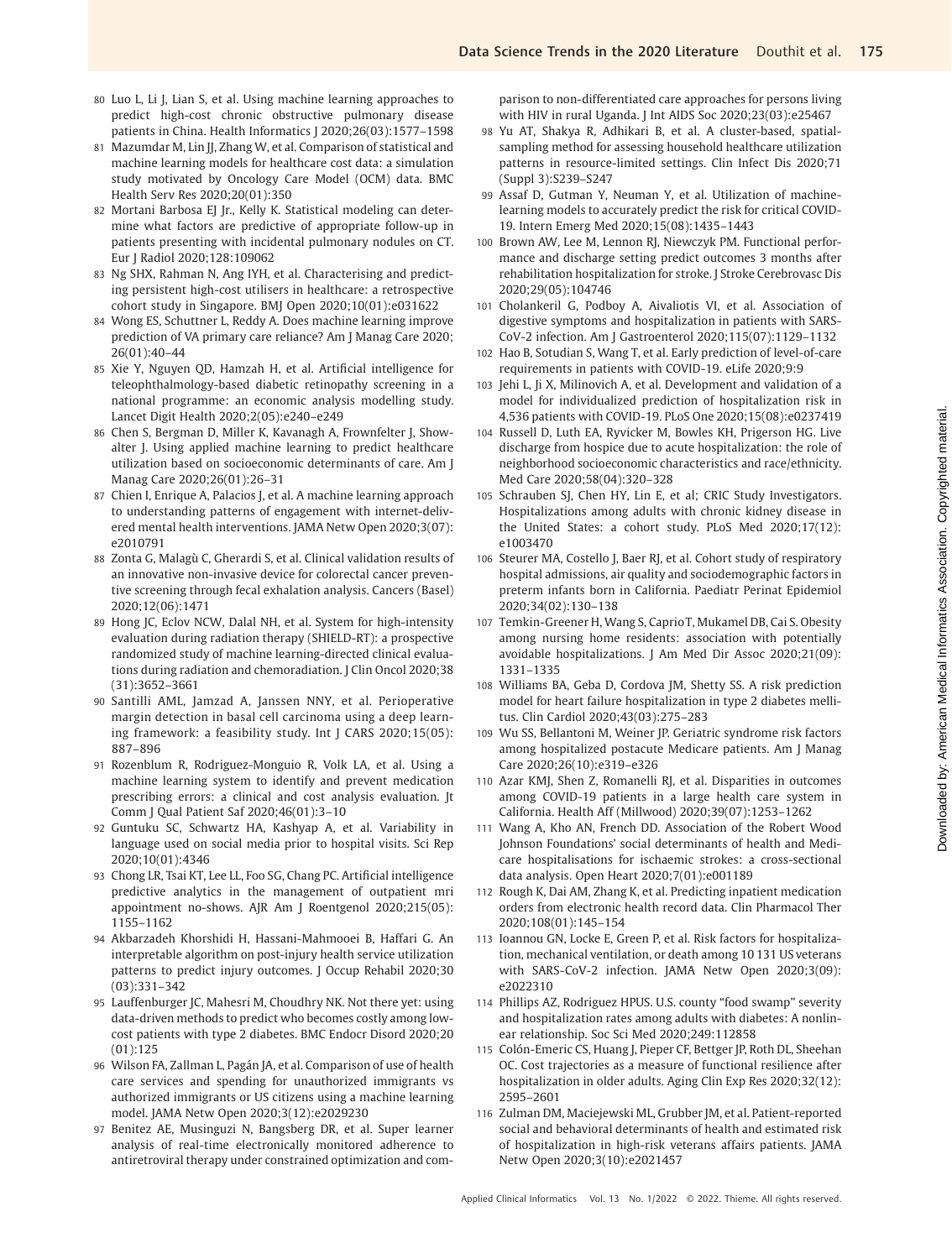- 117 Abujaber A, Fadlalla A, Gammoh D, Abdelrahman H, Mollazehi M, El-Menyar A. Prediction of in-hospital mortality in patients on mechanical ventilation post traumatic brain injury: machine learning approach. BMC Med Inform Decis Mak 2020;20(01):336
- 118 Abujaber A, Fadlalla A, Gammoh D, Abdelrahman H, Mollazehi M, El-Menyar A. Prediction of in-hospital mortality in patients with post traumatic brain injury using National Trauma Registry and Machine Learning Approach. Scand J Trauma Resusc Emerg Med 2020;28(01):44
- 119 Adjei Boakye E, Osazuwa-Peters N, Chen B, et al. Multilevel associations between patient- and hospital-level factors and in-hospital mortality among hospitalized patients with head and neck cancer. JAMA Otolaryngol Head Neck Surg 2020;146 (05):444–454
- 120 Allenbach Y, Saadoun D, Maalouf G, et al; DIMICOVID. Development of a multivariate prediction model of intensive care unit transfer or death: A French prospective cohort study of hospitalized COVID-19 patients. PLoS One 2020;15(10):e0240711
- 121 Ahmed N, Greenberg P. Early risk stratification of in hospital mortality following a ground level fall in geriatric patients with normal physiological parameters. Am J Emerg Med 2020;38(12): 2531–2535
- 122 Araujo GN, Silveira AD, Scolari FL, et al. Admission bedside lung ultrasound reclassifies mortality prediction in patients with STsegment-elevation myocardial infarction. Circ Cardiovasc Imaging 2020;13(06):e010269
- 123 Altschul DJ, Unda SR, Benton J, et al. A novel severity score to predict inpatient mortality in COVID-19 patients. Sci Rep 2020; 10(01):16726
- 124 Awad A, Bader-El-Den M, McNicholas J, Briggs J, El-Sonbaty Y. Predicting hospital mortality for intensive care unit patients: Time-series analysis. Health Informatics J 2020;26(02): 1043–1059
- 125 Ayers B, Wood K, Gosev I, Prasad S. Predicting survival after extracorporeal membrane oxygenation by using machine learning. Ann Thorac Surg 2020;110(04):1193–1200
- 126 Bacchi S, Oakden-Rayner L, Menon DK, Jannes J, Kleinig T, Koblar S. Stroke prognostication for discharge planning with machine learning: a derivation study. J Clin Neurosci 2020;79:100–103
- 127 Baxter SL, Klie AR, Saseendrakumar BR, Ye GY, Hogarth M, Nemati S. Predicting mortality in critical care patients with fungemia using structured and unstructured data. Annu Int Conf IEEE Eng Med Biol Soc 2020;2020:5459–5463
- 128 Bertsimas D, Lukin G, Mingardi L, et al; Hellenic COVID-19 Study Group. COVID-19 mortality risk assessment: an international multi-center study. PLoS One 2020;15(12):e0243262
- 129 Burdick H, Pino E, Gabel-Comeau D, et al. Effect of a sepsis prediction algorithm on patient mortality, length of stay and readmission: a prospective multicentre clinical outcomes evaluation of real-world patient data from US hospitals. BMJ Health Care Inform 2020;27(01):e100109
- 130 Brajer N, Cozzi B, Gao M, et al. Prospective and external evaluation of a machine learning model to predict in-hospital mortality of adults at time of admission. JAMA Netw Open 2020;3(02): e1920733
- 131 Castro VM, McCoy TH, Perlis RH. Laboratory findings associated with severe illness and mortality among hospitalized individuals with coronavirus disease 2019 in Eastern Massachusetts. JAMA Netw Open 2020;3(10):e2023934
- 132 Cutti S, Klersy C, Favalli V, et al. A multidimensional approach of surgical mortality assessment and stratification (SMATT score). Sci Rep 2020;10(01):10964
- 133 Datta S, Loftus TJ, Ruppert MM, et al. Added value of intraoperative data for predicting postoperative complications: the MySurgeryRisk PostOp Extension. J Surg Res 2020;254:350–363
- 134 Du X, Min J, Shah CP, Bishnoi R, Hogan WR, Lemas DJ. Predicting in-hospital mortality of patients with febrile neutropenia using machine learning models. Int J Med Inform 2020;139:104140
- 135 Faisal M, Scally A, Howes R, Beatson K, Richardson D, Mohammed MA. A comparison of logistic regression models with alternative machine learning methods to predict the risk of in-hospital mortality in emergency medical admissions via external validation. Health Informatics J 2020;26(01):34–44
- 136 Gao N, Qi X, Dang Y, et al. Establishment and validation of a risk model for prediction of in-hospital mortality in patients with acute ST-elevation myocardial infarction after primary PCI. BMC Cardiovasc Disord 2020;20(01):513
- 137 Haug N, Deischinger C, Gyimesi M, Kautzky-Willer A, Thurner S, Klimek P. High-risk multimorbidity patterns on the road to cardiovascular mortality. BMC Med 2020;18(01):44
- 138 Iriondo M, Thio M, Del Río R, Baucells BJ, Bosio M, Figueras-Aloy J. Prediction of mortality in very low birth weight neonates in Spain. PLoS One 2020;15(07):e0235794
- 139 Kang MW, Kim J, Kim DK, et al. Machine learning algorithm to predict mortality in patients undergoing continuous renal replacement therapy. Crit Care 2020;24(01):42
- 140 Knight SR, Ho A, Pius R, et al; ISARIC4C investigators. Risk stratification of patients admitted to hospital with covid-19 using the ISARIC WHO Clinical Characterisation Protocol: development and validation of the 4C Mortality Score. BMJ 2020;370: m3339
- 141 Kerckhoffs MC, Brinkman S, de Keizer N, et al. The performance of acute versus antecedent patient characteristics for 1-year mortality prediction during intensive care unit admission: a national cohort study. Crit Care 2020;24(01):330
- 142 Ko H, Chung H, Kang WS, et al. An artificial intelligence model to predict the mortality of COVID-19 patients at hospital admission time using routine blood samples: development and validation of an ensemble model. J Med Internet Res 2020;22(12):e25442
- 143 Laosa O, Pedraza L, Álvarez-Bustos A, Carnicero JA, Rodriguez-Artalejo F, Rodriguez-Mañas L. Rapid assessment at hospital admission of mortality risk from COVID-19: the role of functional status. J Am Med Dir Assoc 2020;21(12):1798–1802
- 144 Kong G, Lin K, Hu Y. Using machine learning methods to predict in-hospital mortality of sepsis patients in the ICU. BMC Med Inform Decis Mak 2020;20(01):251
- 145 Lei Lei E, Ladha K, Mueller B, et al. Noncardiac determinants of death and intensive care morbidity in adult congenital heart disease surgery. J Thorac Cardiovasc Surg 2020;159(06): 2407–2415
- 146 Li J, Chen Y, Chen S, et al. Derivation and validation of a prognostic model for predicting in-hospital mortality in patients admitted with COVID-19 in Wuhan, China: the PLANS (platelet lymphocyte age neutrophil sex) model. BMC Infect Dis 2020;20 (01):959
- 147 Li C, Ren Q, Wang Z, Wang G. Early prediction of in-hospital mortality in acute pancreatitis: a retrospective observational cohort study based on a large multicentre critical care database. BMJ Open 2020;10(12):e041893
- 148 Lindenmeyer CC, Kim A, Sanghi V, et al. The EMALT score: an improved model for prediction of early mortality in liver transplant recipients. J Intensive Care Med 2020;35(08):781–788
- 149 Matsumoto K, Nohara Y, Soejima H, Yonehara T, Nakashima N, Kamouchi M. Stroke prognostic scores and data-driven prediction of clinical outcomes after acute ischemic stroke. Stroke 2020;51(05):1477–1483
- 150 Medvedev MM, Brotherton H, Gai A, et al. Development and validation of a simplified score to predict neonatal mortality risk among neonates weighing 2000 g or less (NMR-2000): an analysis using data from the UK and The Gambia. Lancet Child Adolesc Health 2020;4(04):299–311
- 151 Menezes RC, Ferreira IBB, Carmo TA, et al. Are prognostic tools losing accuracy? Development and performance of a novel agecalibrated severity scoring system for critically ill patients. PLoS One 2020;15(11):e0240793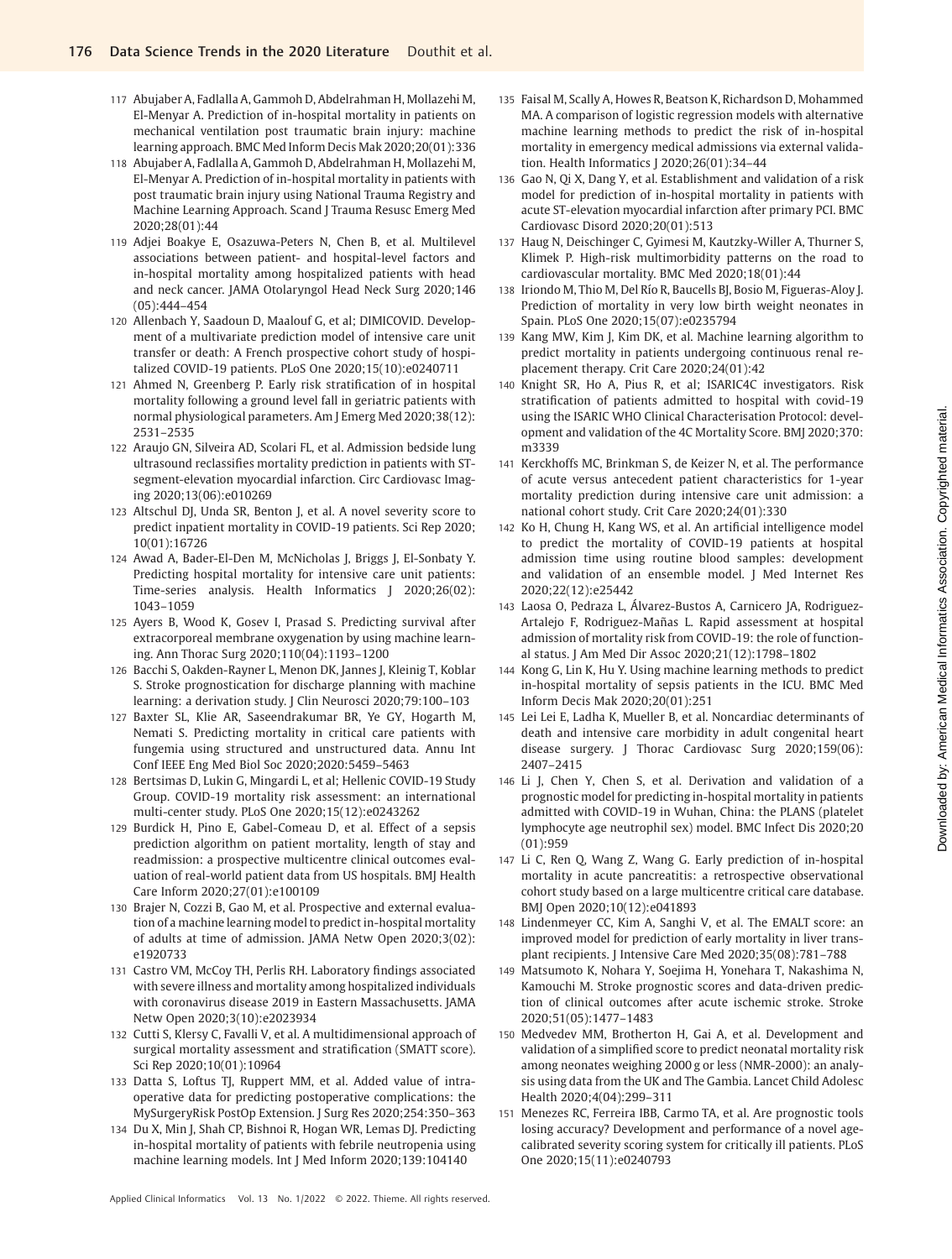- 152 Mohamadlou H, Panchavati S, Calvert J, et al. Multicenter validation of a machine-learning algorithm for 48-h all-cause mortality prediction. Health Informatics J 2020;26(03):1912–1925
- 153 Mohapatra A, Liang NL, Makaroun MS, Schermerhorn ML, Farber A, Eslami MH. Risk factors for mortality after endovascular repair for blunt thoracic aortic injury. J Vasc Surg 2020;71(03):768–773
- 154 Muttalib F, Clavel V, Yaeger LH, Shah V, Adhikari NKJ. Performance of pediatric mortality prediction models in low- and middle-income countries: a systematic review and meta-analysis. J Pediatr 2020;225:182–192.e2
- 155 Morris RS, Milia D, Glover J, et al. Predictors of elderly mortality after trauma: A novel outcome score. J Trauma Acute Care Surg 2020;88(03):416–424
- 156 Rac H, Gould AP, Bookstaver PB, Justo JA, Kohn J, Al-Hasan MN. Evaluation of early clinical failure criteria for gram-negative bloodstream infections. Clin Microbiol Infect 2020;26(01): 73–77
- 157 Siddiqi TJ, Usman MS, Khan MS, et al. Systematic review and meta-analysis of current risk models in predicting short-term mortality after transcatheter aortic valve replacement. Euro-Intervention 2020;15(17):1497–1505
- 158 Shin JH, Kunisawa S, Imanaka Y. New outcome-specific comorbidity scores excelled in predicting in-hospital mortality and healthcare charges in administrative databases. J Clin Epidemiol 2020;126:141–153
- 159 Sinha I, Aluthge DP, Chen ES, Sarkar IN, Ahn SH. Machine learning offers exciting potential for predicting postprocedural outcomes: a framework for developing random forest models in IR. J Vasc Interv Radiol 2020;31(06):1018–1024.e4
- 160 Soong JTY, Rolph G, Poots AJ, Bell D. Validating a methodology to measure frailty syndromes at hospital level utilising administrative data. Clin Med (Lond) 2020;20(02):183–188
- 161 St-Louis E, Hassamal R, Razek T, Baird R, Poenaru D, Hardcastle TC. Validation of the PRESTO score in injured children in a South-African quaternary trauma center. J Pediatr Surg 2020;55(07): 1245–1248
- 162 Stolz E, Rásky É, Jagsch C. Frailty index predicts geriatric psychiatry inpatient mortality: a case-control study. Psychogeriatrics 2020;20(04):469–472
- 163 Sukmark T, Lumlertgul N, Praditpornsilpa K, Tungsanga K, Eiam-Ong S, Srisawat N. THAI-ICU score as a simplified severity score for critically ill patients in a resource limited setting: Result from SEA-AKI study group. J Crit Care 2020;55:56–63
- 164 Takada T, Hoogland J, Yano T, et al. Added value of inflammatory markers to vital signs to predict mortality in patients suspected of severe infection. Am J Emerg Med 2020;38(07):1389–1395
- 165 Thorsen-Meyer HC, Nielsen AB, Nielsen AP, et al. Dynamic and explainable machine learning prediction of mortality in patients in the intensive care unit: a retrospective study of high-frequency data in electronic patient records. Lancet Digit Health 2020;2 (04):e179–e191
- 166 Tuxun M, Zhao Q, Xiang Y, et al. Predicting value of white cell count and total bilirubin on clinical outcomes in patients with ST-elevation myocardial infarction following percutaneous coronary intervention: a cohort study. BMJ Open 2020;10(02): e031227
- 167 Tsai KY, Hsieh KY, Ou SY, Chou FH, Chou YM. Comparison of elixhauser and charlson methods for discriminative performance in mortality risk in patients with schizophrenic disorders. Int J Environ Res Public Health 2020;17(07):E2450
- 168 Vaid A, Somani S, Russak AJ, et al. Machine learning to predict mortality and critical events in a cohort of patients with COVID-19 in New York City: model development and validation. J Med Internet Res 2020;22(11):e24018
- 169 Wang K, Zuo P, Liu Y, et al. Clinical and laboratory predictors of in-hospital mortality in patients with coronavirus disease-2019: a cohort study in Wuhan, China. Clin Infect Dis 2020;71(16): 2079–2088
- 170 Wong DJN, Harris S, Sahni A, et al; SNAP-2: EPICCS collaborators. Developing and validating subjective and objective risk-assessment measures for predicting mortality after major surgery: an international prospective cohort study. PLoS Med 2020;17(10): e1003253
- 171 Yu R, Zheng Y, Zhang R, Jiang Y, Poon CCY. Using a multi-task recurrent neural network with attention mechanisms to predict hospital mortality of patients. IEEE J Biomed Health Inform 2020; 24(02):486–492
- 172 Zelis N, Buijs J, de Leeuw PW, van Kuijk SMJ, Stassen PM. A new simplified model for predicting 30-day mortality in older medical emergency department patients: The rise up score. Eur J Intern Med 2020;77:36–43
- 173 Zhang D, Yin C, Zeng J, Yuan X, Zhang P. Combining structured and unstructured data for predictive models: a deep learning approach. BMC Med Inform Decis Mak 2020;20(01):280
- 174 Diktas H, Uysal S, Erdem H, et al. A novel id-iri score: development and internal validation of the multivariable community acquired sepsis clinical risk prediction model. Eur J Clin Microbiol Infect Dis 2020;39(04):689–701
- 175 Rahmatinejad Z, Tohidinezhad F, Reihani H, et al. Prognostic utilization of models based on the APACHE II, APACHE IV, and SAPS II scores for predicting in-hospital mortality in emergency department. Am J Emerg Med 2020;38(09):1841–1846
- 176 Castiñeira D, Schlosser KR, Geva A, et al. Adding continuous vital sign information to static clinical data improves the prediction of length of stay after intubation: a data-driven machine learning approach. Respir Care 2020;65(09):1367–1377
- 177 Biron DR, Sinha I, Kleiner JE, et al. A novel machine learning model developed to assist in patient selection for outpatient total shoulder arthroplasty. J Am Acad Orthop Surg 2020;28(13): e580–e585
- 178 Sheikhalishahi S, Balaraman V, Osmani V. Benchmarking machine learning models on multi-centre eICU critical care dataset. PLoS One 2020;15(07):e0235424
- 179 Schulz EB, Phillips F, Waterbright S. Case-mix adjusted postanaesthesia care unit length of stay and business intelligence dashboards for feedback to anaesthetists. Br J Anaesth 2020;125 (06):1079–1087
- 180 Zhang X, Qiu H, Liu S, Li J, Zhou M. Prediction of prolonged length of stay for stroke patients on admission for inpatient rehabilitation based on the International Classification of Functioning, Disability, and Health (ICF) generic set: a study from 50 centers in China. Med Sci Monit 2020;26:e918811
- 181 Jalali A, Lonsdale H, Do N, et al. Deep learning for improved risk prediction in surgical outcomes. Sci Rep 2020;10(01):9289
- 182 Anis HK, Strnad GJ, Klika AK, et al; Cleveland Clinic OME Arthroplasty Group. Developing a personalized outcome prediction tool for knee arthroplasty. Bone Joint J 2020;102-B(09): 1183–1193
- 183 Goldstein BA, Cerullo M, Krishnamoorthy V, et al. Development and performance of a clinical decision support tool to inform resource utilization for elective operations. JAMA Netw Open 2020;3(11):e2023547
- 184 Chen CH, Hsieh JG, Cheng SL, Lin YL, Lin PH, Jeng JH. Early shortterm prediction of emergency department length of stay using natural language processing for low-acuity outpatients. Am J Emerg Med 2020;38(11):2368–2373
- 185 Kirchebner J, Günther MP, Sonnweber M, King A, Lau S. Factors and predictors of length of stay in offenders diagnosed with schizophrenia - a machine-learning-based approach. BMC Psychiatry 2020;20(01):201
- 186 Gholi Zadeh Kharrat F, Shydeo Brandão Miyoshi N, Cobre J, Mazzoncini De Azevedo-Marques J, Mazzoncini de Azevedo-Marques P, Cláudio Botazzo Delbem A. Feature sensitivity criterion-based sampling strategy from the optimization based on phylogram analysis (Fs-OPA) and Cox regression applied to mental disorder datasets. PLoS One 2020;15(07):e0235147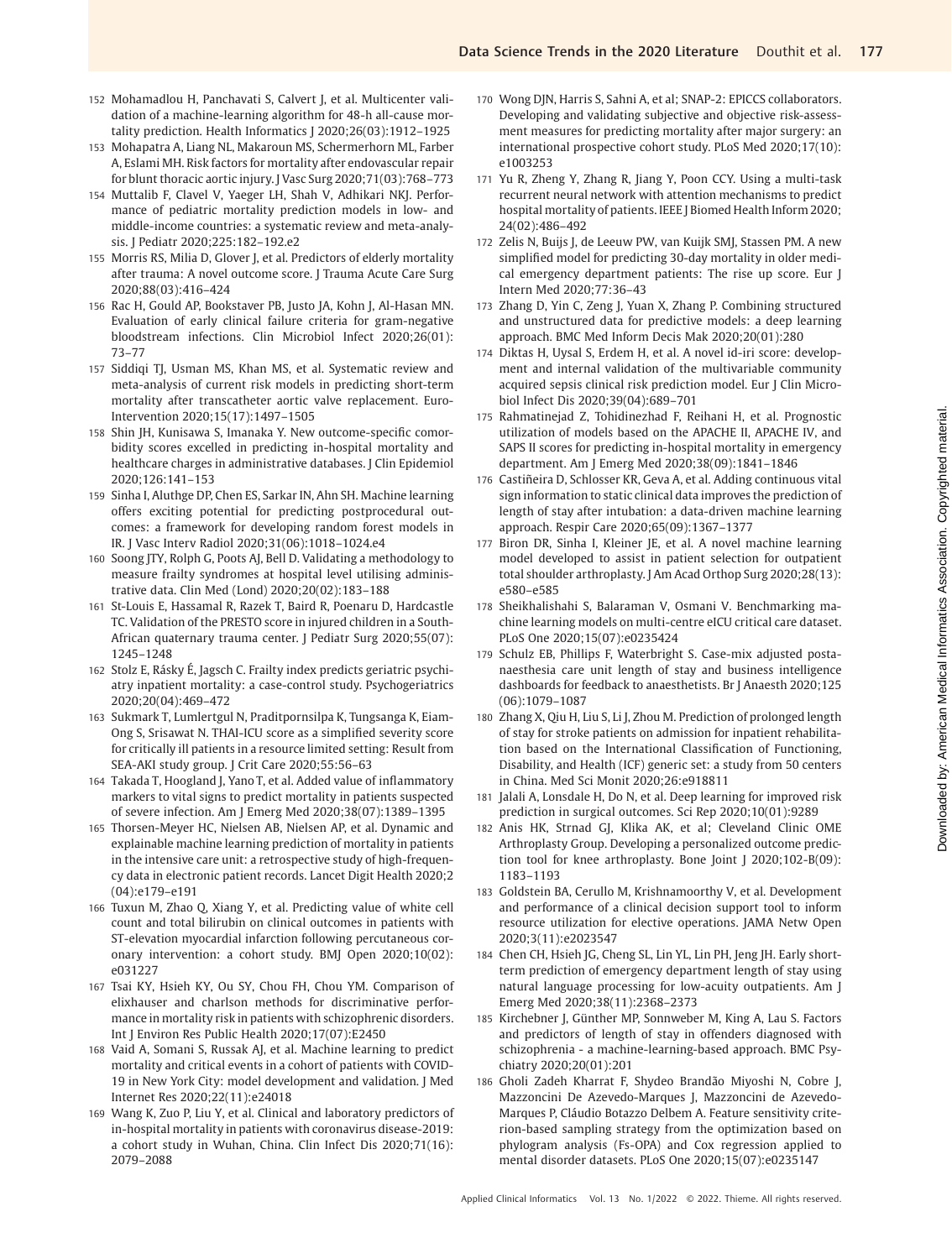- 187 Ma X, Si Y, Wang Z, Wang Y. Length of stay prediction for ICU patients using individualized single classification algorithm. Comput Methods Programs Biomed 2020;186:105224
- 188 Curiati PK, Gil-Junior LA, Morinaga CV, Ganem F, Curiati JAE, Avelino-Silva TJ. Predicting hospital admission and prolonged length of stay in older adults in the emergency department: the PRO-AGE scoring system. Ann Emerg Med 2020;76(03):255–265
- 189 Alsinglawi B, Alnajjar F, Mubin O, et al. Predicting length of stay for cardiovascular hospitalizations in the intensive care unit: machine learning approach. Annu Int Conf IEEE Eng Med Biol Soc 2020;2020:5442–5445
- 190 Wilk M, Marsh DWR, De Freitas S, Prowle J. Predicting length of stay in hospital using electronic records available at the time of admission. Stud Health Technol Inform 2020;270:377–381
- 191 Doctoroff L, Herzig SJ. Predicting patients at risk for prolonged hospital stays. Med Care 2020;58(09):778–784
- 192 Wolff J, Gary A, Jung D, et al. Predicting patient outcomes in psychiatric hospitals with routine data: a machine learning approach. BMC Med Inform Decis Mak 2020;20(01):21
- 193 Bacchi S, Gluck S, Tan Y, et al. Prediction of general medical admission length of stay with natural language processing and deep learning: a pilot study. Intern Emerg Med 2020;15(06): 989–995
- 194 Rahman MA, Honan B, Glanville T, Hough P, Walker K. Using data mining to predict emergency department length of stay greater than 4 hours: Derivation and single-site validation of a decision tree algorithm. Emerg Med Australas 2020;32(03):416–421
- 195 Sun LY, Bader Eddeen A, Ruel M, MacPhee E, Mesana TG. Derivation and validation of a clinical model to predict intensive care unit length of stay after cardiac surgery. J Am Heart Assoc 2020;9(21):e017847
- 196 McIsaac DI, Harris EP, Hladkowicz E, et al. Prospective comparison of preoperative predictive performance between 3 leading frailty instruments. Anesth Analg 2020;131(01):263–272
- 197 Barroso J, Wakaizumi K, Reckziegel D, et al. Prognostics for pain in osteoarthritis: Do clinical measures predict pain after total joint replacement? PLoS One 2020;15(01):e0222370
- 198 Cheng R, Alexandridi NA, Smith RM, et al. Fully automated patellofemoral MRI segmentation using holistically nested networks: Implications for evaluating patellofemoral osteoarthritis, pain, injury, pathology, and adolescent development. Magn Reson Med 2020;83(01):139–153
- 199 de Heer EW, Palacios JE, Adèr HJ, van Marwijk HWJ, Tylee A, van der Feltz-Cornelis CM. Chest pain, depression and anxiety in coronary heart disease: Consequence or cause? A prospective clinical study in primary care. J Psychosom Res 2020; 129:109891
- 200 Fritz RL, Wilson M, Dermody G, Schmitter-Edgecombe M, Cook DJ. Automated smart home assessment to support pain management: multiple methods analysis. J Med Internet Res 2020;22 (11):e23943
- 201 Hott A, Brox JI, Pripp AH, Juel NG, Liavaag S. Predictors of pain, function, and change in patellofemoral pain. Am J Sports Med 2020;48(02):351–358
- 202 Juwara L, Arora N, Gornitsky M, Saha-Chaudhuri P, Velly AM. Identifying predictive factors for neuropathic pain after breast cancer surgery using machine learning. Int J Med Inform 2020; 141:104170
- 203 Kwon SB, Ku Y, Han HU, Lee MC, Kim HC, Ro DH. A machine learning-based diagnostic model associated with knee osteoarthritis severity. Sci Rep 2020;10(01):15743
- 204 Mieronkoski R, Syrjälä E, Jiang M, et al. Developing a pain intensity prediction model using facial expression: a feasibility study with electromyography. PLoS One 2020;15(07):e0235545
- 205 Parga JJ, Lewin S, Lewis J, et al. Defining and distinguishing infant behavioral states using acoustic cry analysis: is colic painful? Pediatr Res 2020;87(03):576–580
- 206 Pérez-Benito FJ, Conejero JA, Sáez C, et al. Subgrouping factors influencing migraine intensity in women: a semi-automatic methodology based on machine learning and information geometry. Pain Pract 2020;20(03):297–309
- 207 Russo MA, Georgius P, Pires AS, et al. Novel immune biomarkers in complex regional pain syndrome. J Neuroimmunol 2020; 347:577330
- 208 Sörös P, Bantel C. Chronic noncancer pain is not associated with accelerated brain aging as assessed by structural magnetic resonance imaging in patients treated in specialized outpatient clinics. Pain 2020;161(03):641–650
- 209 Tanaka R, Hirohama K, Kurashige Y, et al. Prediction models considering psychological factors to identify pain relief in conservative treatment of people with knee osteoarthritis: a multicenter, prospective cohort study. J Orthop Sci 2020;25(04): 618–626
- 210 Thiam P, Kestler HA, Schwenker F. Two-stream attention network for pain recognition from video sequences. Sensors (Basel) 2020;20(03):E839
- 211 Deffland M, Spies C, Weiss B, et al. Effects of pain, sedation and delirium monitoring on clinical and economic outcome: a retrospective study. PLoS One 2020;15(09):e0234801
- 212 Mutubuki EN, Luitjens MA, Maas ET, et al. Predictive factors of high societal costs among chronic low back pain patients. Eur J Pain 2020;24(02):325–337
- 213 Wang J, Wei M, Zhang L, et al. An autoencoder-based approach to predict subjective pain perception from high-density evoked EEG potentials. Annu Int Conf IEEE Eng Med Biol Soc 2020; 2020:1507–1511
- 214 Wang R, Xu K, Feng H, Chen W. Hybrid RNN-ANN based deep physiological network for pain recognition. Annu Int Conf IEEE Eng Med Biol Soc 2020;2020:5584–5587
- 215 Xin X, Lin X, Yang S, Zheng X. Pain intensity estimation based on a spatial transformation and attention CNN. PLoS One 2020;15 (08):e0232412
- 216 Kong Y, Posada-Quintero HF, Chon KH. Pain detection using a smartphone in real time. Annu Int Conf IEEE Eng Med Biol Soc 2020;2020:4526–4529
- 217 Brown TT, Lee W. The FUTUREPAIN study: validating a questionnaire to predict the probability of having chronic pain 7-10 years into the future. PLoS One 2020;15(08):e0237508
- 218 Dewitt B, Jalal H, Hanmer J. Computing PROPr utility scores for PROMIS profile instruments. Value Health 2020;23(03): 370–378
- 219 Diaz Maffini M, Aguirre Ojea F, Manzotti M. Automatic detection of vital signs in clinical notes of the outpatient settings. Stud Health Technol Inform 2020;270:1211–1212
- 220 Liew BXW, Rugamer D, Stocker A, De Nunzio AM. Classifying neck pain status using scalar and functional biomechanical variables - development of a method using functional data boosting. Gait Posture 2020;76:146–150
- 221 Petersen T, Juhl CB, Fournier GL. Patients with persistent low back pain and nerve root involvement: to operate, or not to operate, that is the question. Spine 2020;45(07):483–490
- 222 Tu Y, Zeng F, Lan L, et al. An fMRI-based neural marker for migraine without aura. Neurology 2020;94(07):e741–e751
- 223 Alambo A, Andrew R, Gollarahalli S, et al. Measuring pain in sickle cell disease using clinical text. Annu Int Conf IEEE Eng Med Biol Soc 2020;2020:5838–5841
- 224 Liang C, Zhou S, Yao B, Hood D, Gong Y. Toward systems-centered analysis of patient safety events: Improving root cause analysis by optimized incident classification and information presentation. Int J Med Inform 2020;135:104054
- 225 Liu N, Chen CB, Kumara S. Semi-supervised learning algorithm for identifying high-priority drug-drug interactions through adverse event reports. IEEE J Biomed Health Inform 2020;24 (01):57–68